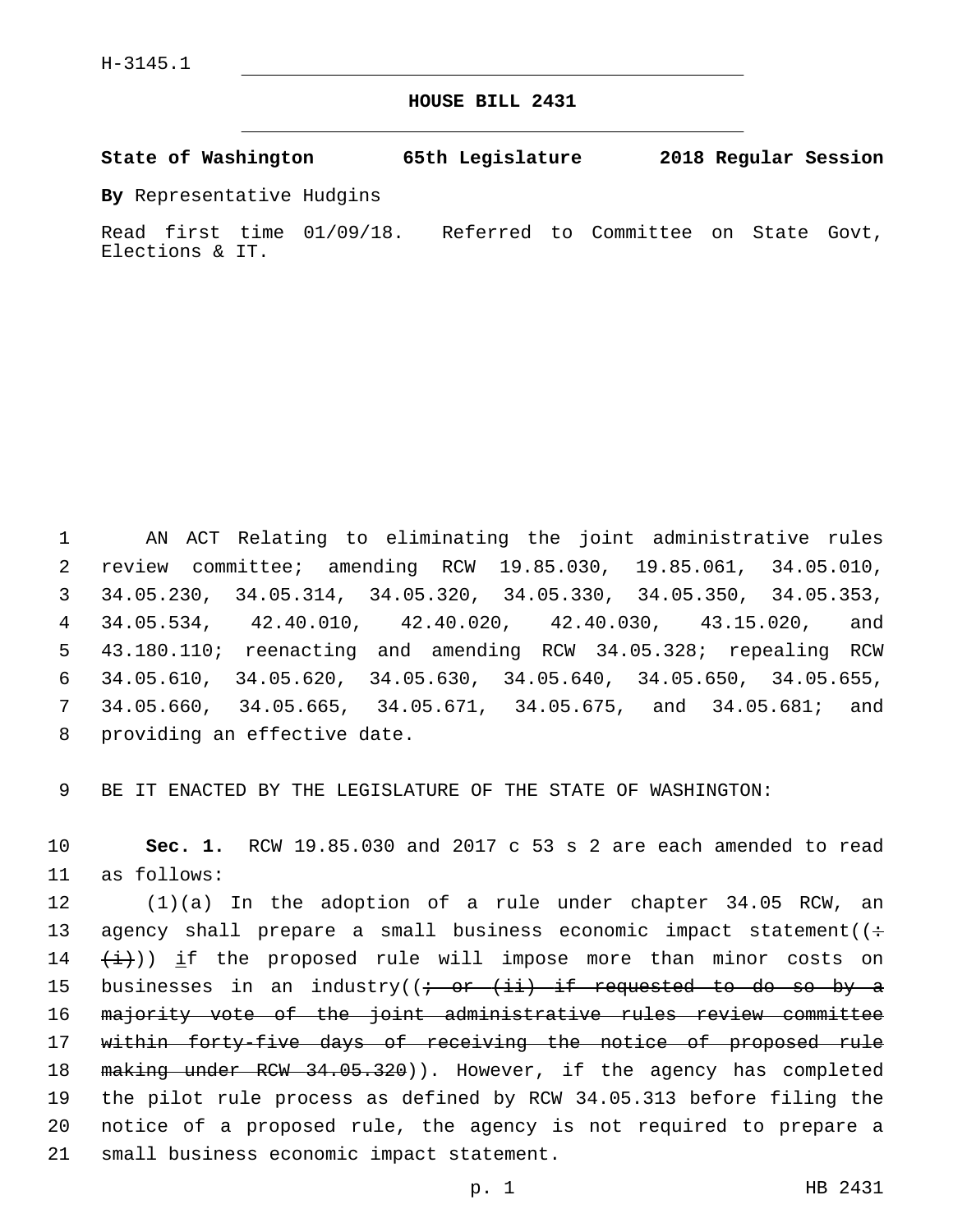(b) An agency must prepare the small business economic impact statement in accordance with RCW 19.85.040, and file it with the code reviser along with the notice required under RCW 34.05.320. ((An agency shall file a statement prepared at the request of the joint administrative rules review committee with the code reviser upon its completion before the adoption of the rule.)) An agency must provide a copy of the small business economic impact statement to any person 8 requesting it.

 (2) Based upon the extent of disproportionate impact on small business identified in the statement prepared under RCW 19.85.040, the agency shall, where legal and feasible in meeting the stated objectives of the statutes upon which the rule is based, reduce the costs imposed by the rule on small businesses. The agency must consider, without limitation, each of the following methods of reducing the impact of the proposed rule on small businesses:

 (a) Reducing, modifying, or eliminating substantive regulatory 17 requirements;

 (b) Simplifying, reducing, or eliminating recordkeeping and 19 reporting requirements;

20 (c) Reducing the frequency of inspections;

21 (d) Delaying compliance timetables;

(e) Reducing or modifying fine schedules for noncompliance; or

 (f) Any other mitigation techniques including those suggested by 24 small businesses or small business advocates.

 (3) If a proposed rule affects only small businesses, the proposing agency must consider all mitigation options defined in this 27 chapter.

 (4) In the absence of sufficient data to calculate disproportionate impacts, an agency whose rule imposes more than minor costs must mitigate the costs to small businesses, where legal 31 and feasible, as defined in this chapter.

 (5) If the agency determines it cannot reduce the costs imposed by the rule on small businesses, the agency must provide a clear explanation of why it has made that determination and include that statement with its filing of the proposed rule pursuant to RCW 34.05.320.

 (((6)(a) All small business economic impact statements are subject to selective review by the joint administrative rules review committee pursuant to RCW 34.05.630.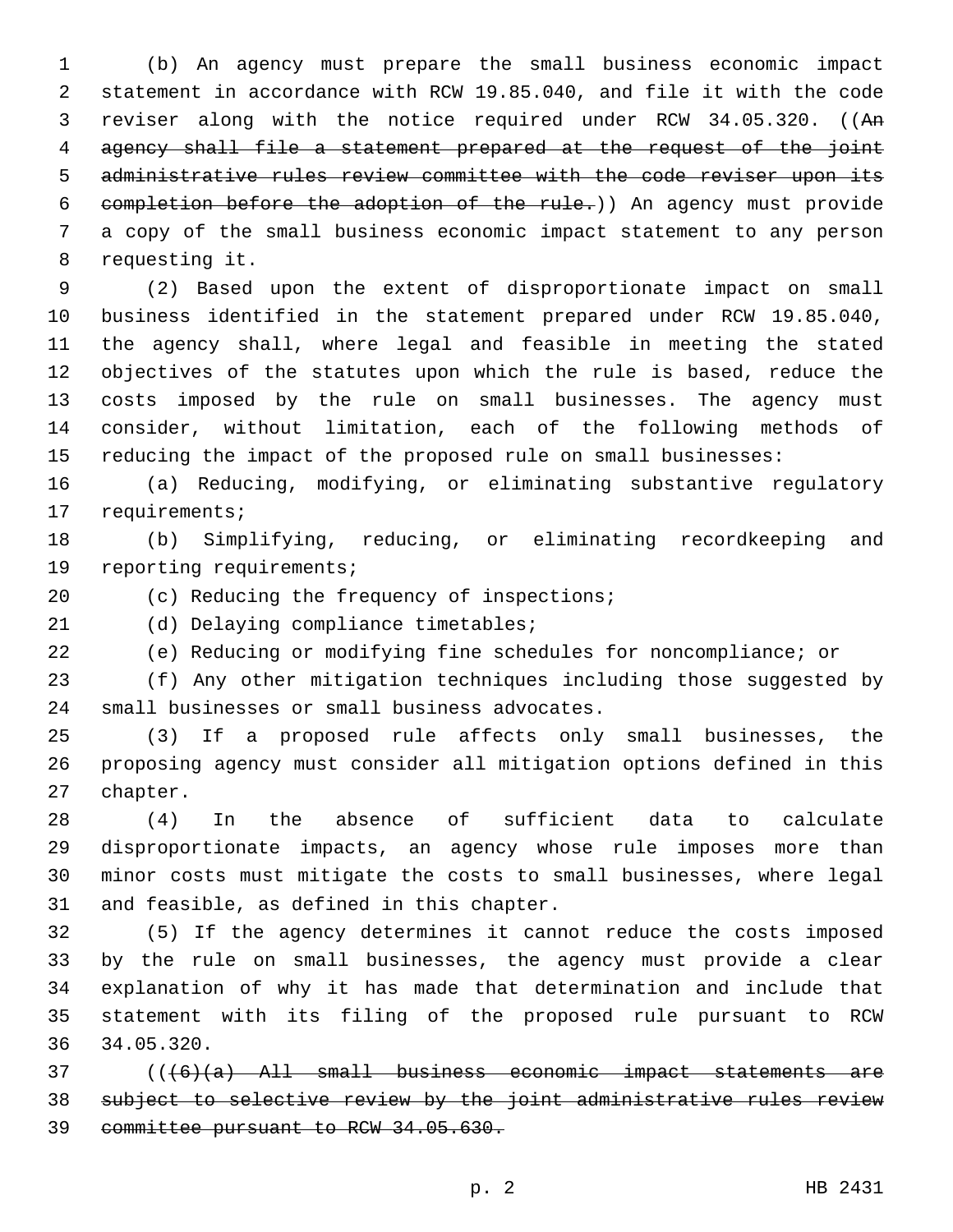(b) Any person affected by a proposed rule where there is a small business economic impact statement may petition the joint administrative rules review committee for review pursuant to the procedure in RCW 34.05.655.))

 **Sec. 2.** RCW 19.85.061 and 1995 c 403 s 404 are each amended to read as follows:6

 ((Unless so requested by a majority vote of the joint 8 administrative rules review committee under RCW 19.85.030,)) An agency is not required to comply with this chapter when adopting any rule solely for the purpose of conformity or compliance, or both, with federal statute or regulations. In lieu of the statement required under RCW 19.85.030, the agency shall file a statement citing, with specificity, the federal statute or regulation with which the rule is being adopted to conform or comply, and describing the consequences to the state if the rule is not adopted.

 **Sec. 3.** RCW 34.05.010 and 2014 c 97 s 101 are each amended to 17 read as follows:

 The definitions in this section apply throughout this chapter 19 unless the context clearly requires otherwise.

 (1) "Adjudicative proceeding" means a proceeding before an agency in which an opportunity for hearing before that agency is required by statute or constitutional right before or after the entry of an order by the agency. Adjudicative proceedings also include all cases of licensing and rate making in which an application for a license or rate change is denied except as limited by RCW 66.08.150, or a license is revoked, suspended, or modified, or in which the granting of an application is contested by a person having standing to contest 28 under the law.

 (2) "Agency" means any state board, commission, department, institution of higher education, or officer, authorized by law to make rules or to conduct adjudicative proceedings, except those in the legislative or judicial branches, the governor, or the attorney general except to the extent otherwise required by law and any local governmental entity that may request the appointment of an 35 administrative law judge under chapter 42.41 RCW.

 (3) "Agency action" means licensing, the implementation or enforcement of a statute, the adoption or application of an agency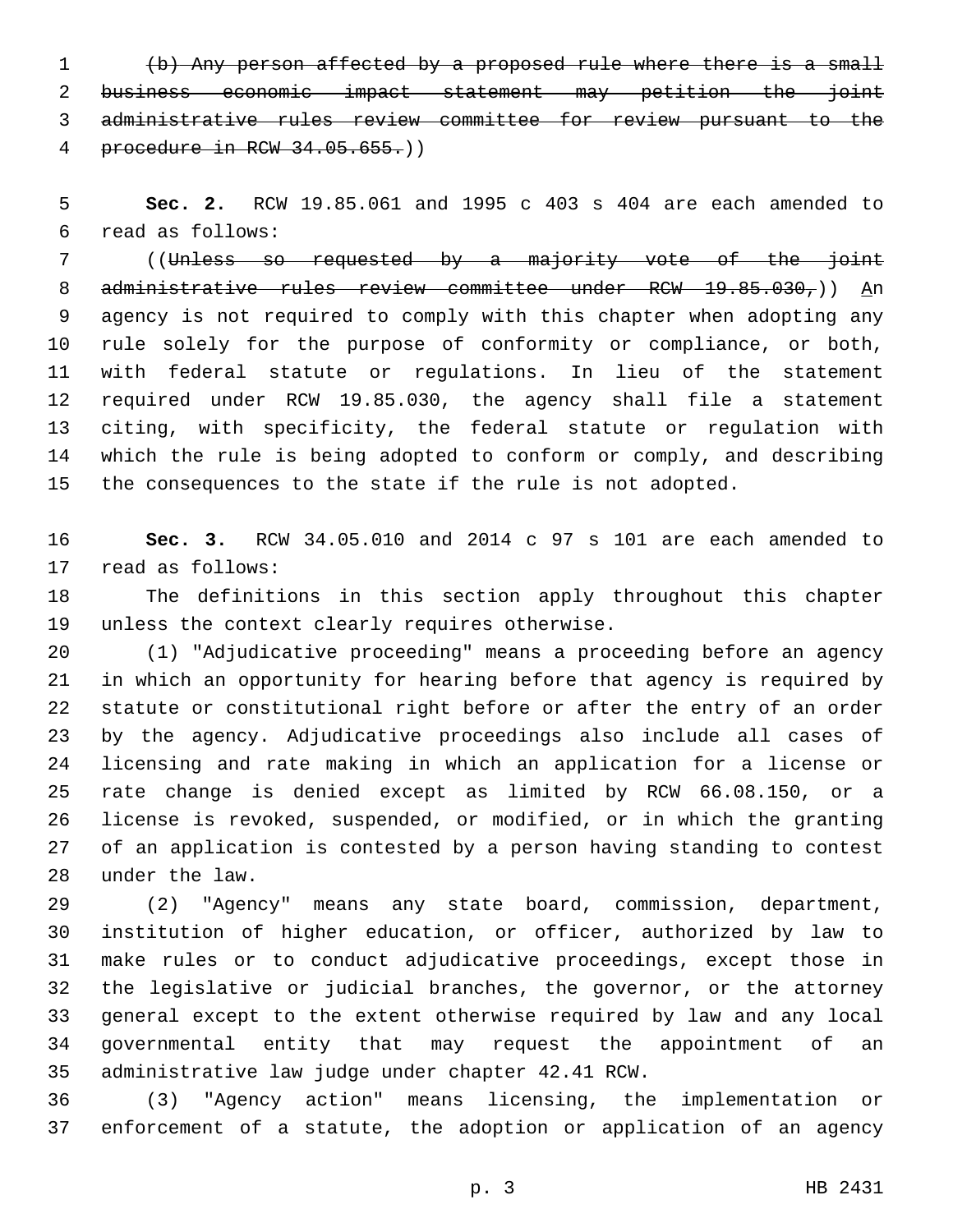rule or order, the imposition of sanctions, or the granting or 2 withholding of benefits.

 Agency action does not include an agency decision regarding (a) contracting or procurement of goods, services, public works, and the purchase, lease, or acquisition by any other means, including eminent domain, of real estate, as well as all activities necessarily related to those functions, or (b) determinations as to the sufficiency of a showing of interest filed in support of a representation petition, or mediation or conciliation of labor disputes or arbitration of labor disputes under a collective bargaining law or similar statute, or (c) any sale, lease, contract, or other proprietary decision in the management of public lands or real property interests, or (d) the granting of a license, franchise, or permission for the use of trademarks, symbols, and similar property owned or controlled by the 15 agency.

 (4) "Agency head" means the individual or body of individuals in whom the ultimate legal authority of the agency is vested by any provision of law. If the agency head is a body of individuals, a majority of those individuals constitutes the agency head.

 (5) "Entry" of an order means the signing of the order by all persons who are to sign the order, as an official act indicating that 22 the order is to be effective.

 (6) "Filing" of a document that is required to be filed with an agency means delivery of the document to a place designated by the agency by rule for receipt of official documents, or in the absence of such designation, at the office of the agency head.

 (7) "Institutions of higher education" are the University of Washington, Washington State University, Central Washington University, Eastern Washington University, Western Washington University, The Evergreen State College, the various community colleges, and the governing boards of each of the above, and the various colleges, divisions, departments, or offices authorized by the governing board of the institution involved to act for the institution, all of which are sometimes referred to in this chapter as "institutions."35

 (8) "Interpretive statement" means a written expression of the opinion of an agency, entitled an interpretive statement by the agency head or its designee, as to the meaning of a statute or other provision of law, of a court decision, or of an agency order.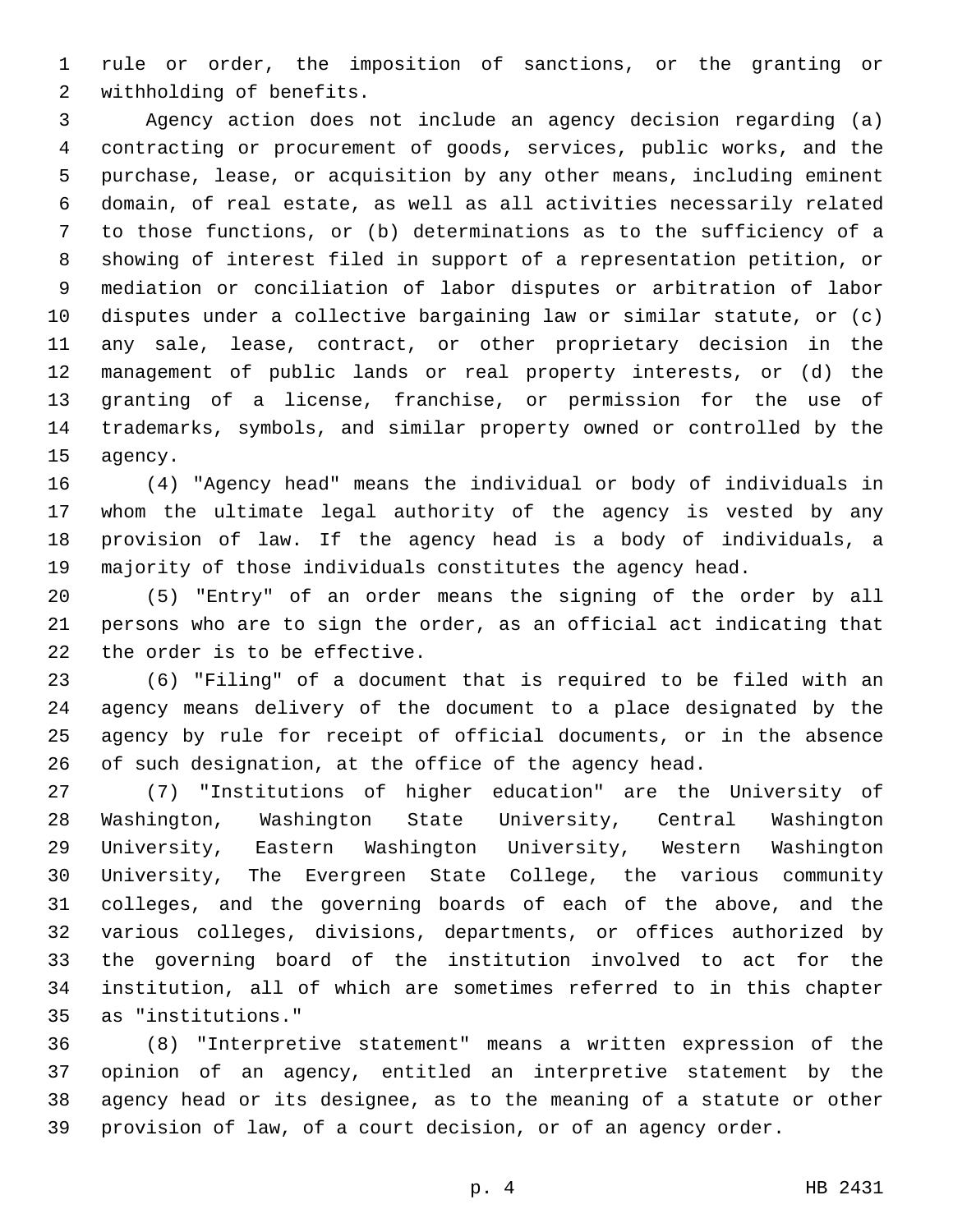(9)(a) "License" means a franchise, permit, certification, approval, registration, charter, or similar form of authorization required by law, but does not include (i) a license required solely for revenue purposes, or (ii) a certification of an exclusive bargaining representative, or similar status, under a collective bargaining law or similar statute, or (iii) a license, franchise, or permission for use of trademarks, symbols, and similar property owned 8 or controlled by the agency.

 (b) "Licensing" includes the agency process respecting the issuance, denial, revocation, suspension, or modification of a 11 license.

 (10) "Mail" or "send," for purposes of any notice relating to rule making or policy or interpretive statements, means regular mail or electronic distribution, as provided in RCW 34.05.260. "Electronic 15 distribution" or "electronically" means distribution by ((electronie 16 mail)) email or facsimile mail.

 (11)(a) "Order," without further qualification, means a written statement of particular applicability that finally determines the legal rights, duties, privileges, immunities, or other legal 20 interests of a specific person or persons.

 (b) "Order of adoption" means the official written statement by which an agency adopts, amends, or repeals a rule.

 (12) "Party to agency proceedings," or "party" in a context so 24 indicating, means:

 (a) A person to whom the agency action is specifically directed; or

 (b) A person named as a party to the agency proceeding or allowed to intervene or participate as a party in the agency proceeding.

 (13) "Party to judicial review or civil enforcement proceedings," 30 or "party" in a context so indicating, means:

 (a) A person who files a petition for a judicial review or civil 32 enforcement proceeding; or

 (b) A person named as a party in a judicial review or civil enforcement proceeding, or allowed to participate as a party in a 35 judicial review or civil enforcement proceeding.

 (14) "Person" means any individual, partnership, corporation, association, governmental subdivision or unit thereof, or public or private organization or entity of any character, and includes another 39 agency.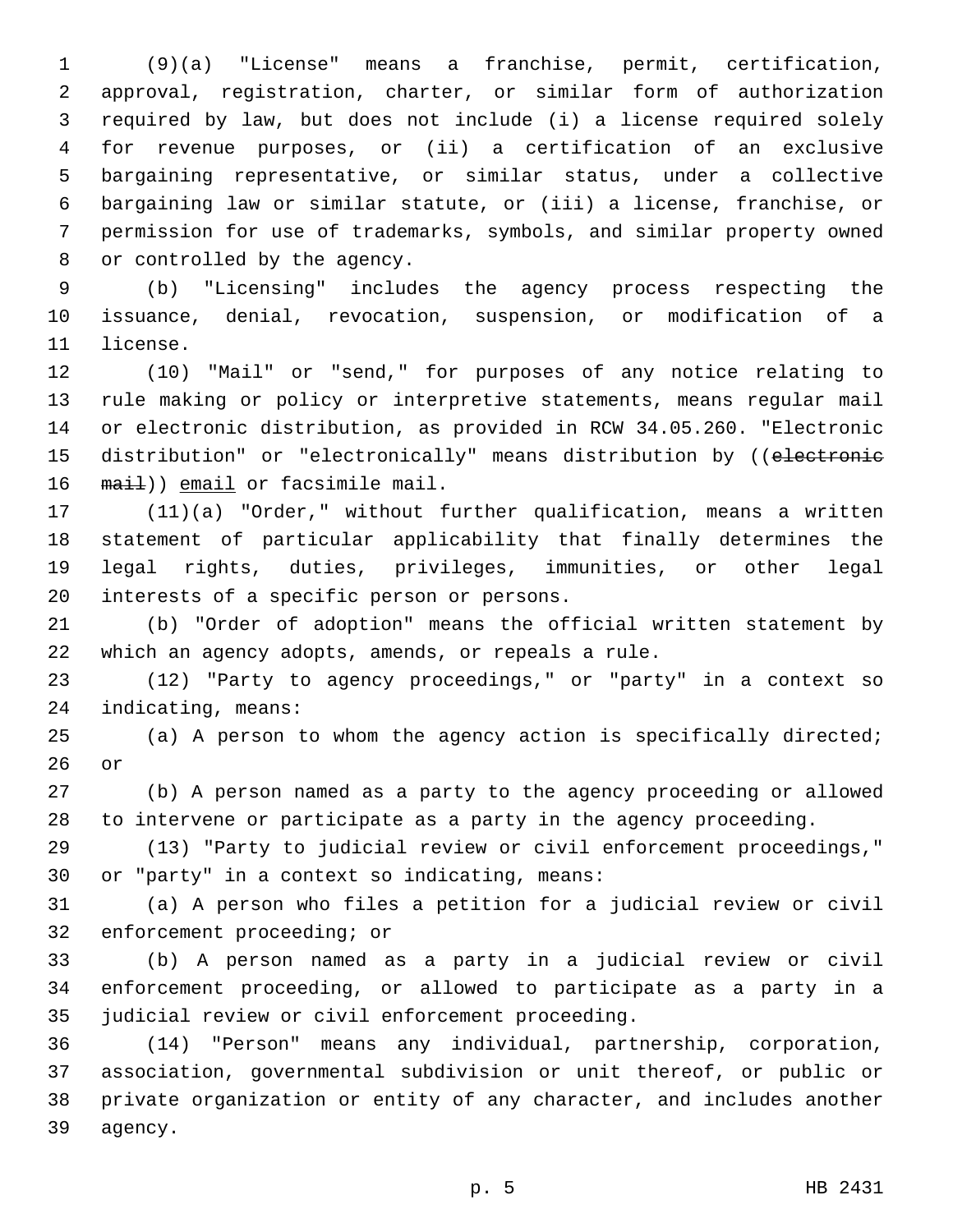(15) "Policy statement" means a written description of the current approach of an agency, entitled a policy statement by the agency head or its designee, to implementation of a statute or other provision of law, of a court decision, or of an agency order, including where appropriate the agency's current practice, procedure, 6 or method of action based upon that approach.

 (16) "Rule" means any agency order, directive, or regulation of general applicability (a) the violation of which subjects a person to a penalty or administrative sanction; (b) which establishes, alters, or revokes any procedure, practice, or requirement relating to agency hearings; (c) which establishes, alters, or revokes any qualification or requirement relating to the enjoyment of benefits or privileges conferred by law; (d) which establishes, alters, or revokes any qualifications or standards for the issuance, suspension, or revocation of licenses to pursue any commercial activity, trade, or profession; or (e) which establishes, alters, or revokes any mandatory standards for any product or material which must be met before distribution or sale. The term includes the amendment or repeal of a prior rule, but does not include (i) statements concerning only the internal management of an agency and not affecting private rights or procedures available to the public, (ii) declaratory rulings issued pursuant to RCW 34.05.240, (iii) traffic restrictions for motor vehicles, bicyclists, and pedestrians established by the secretary of transportation or his or her designee where notice of such restrictions is given by official traffic control devices, (iv) rules of institutions of higher education involving standards of admission, academic advancement, academic credit, graduation and the granting of degrees, employment relationships, or fiscal processes, or (v) the determination and publication of updated nexus thresholds by the department of revenue 31 in accordance with RCW 82.04.067.

 (17) (("Rules review committee" or "committee" means the joint administrative rules review committee created pursuant to RCW 34.05.610 for the purpose of selectively reviewing existing and proposed rules of state agencies.

  $(18)$ ) "Rule making" means the process for formulation and 37 adoption of a rule.

38 (( $(19)$ )) (18) "Service," except as otherwise provided in this chapter, means posting in the United States mail, properly addressed, postage prepaid, or personal or electronic service. Service by mail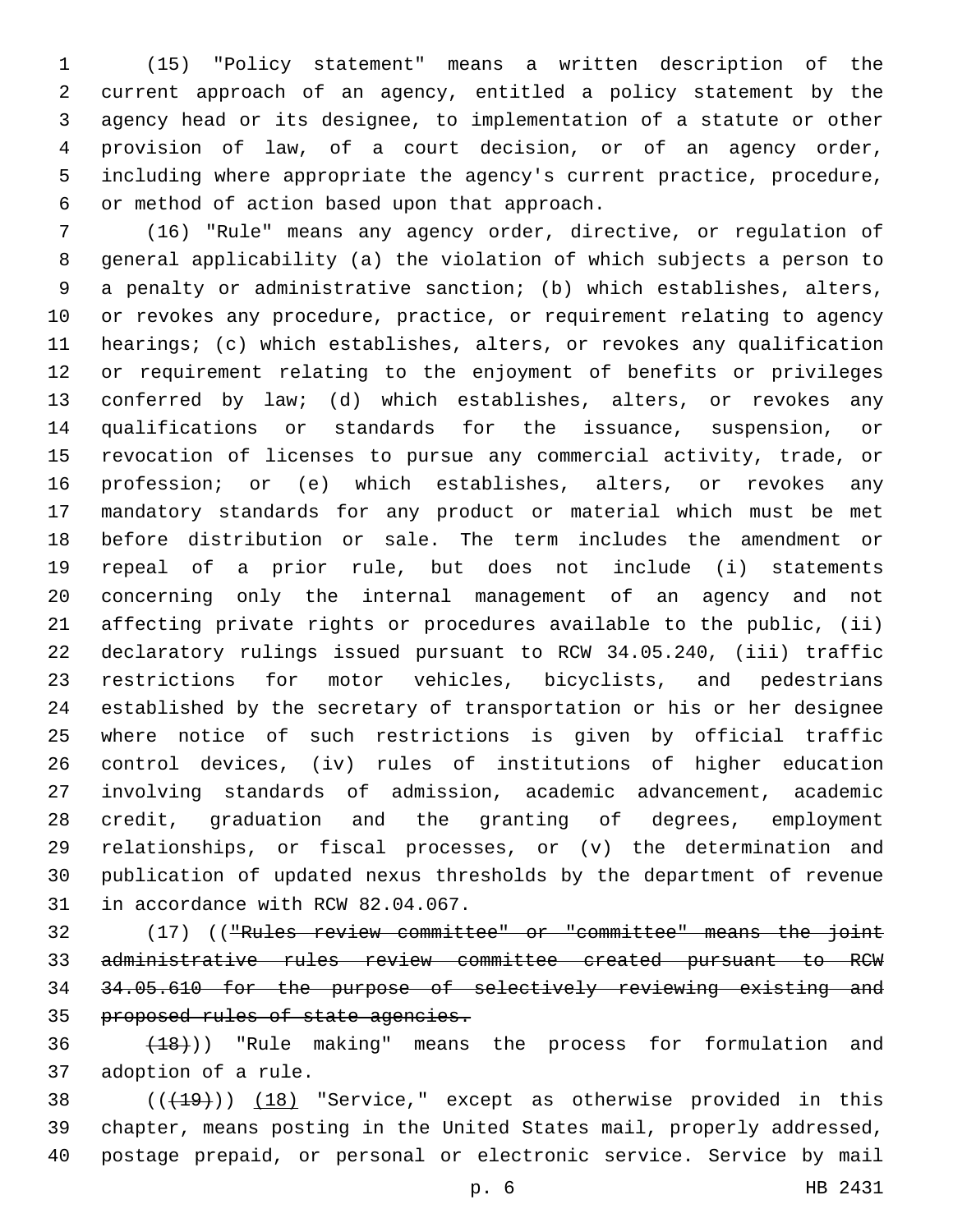is complete upon deposit in the United States mail. Agencies may, by rule, authorize service by electronic transmission, or by commercial 3 parcel delivery company.

 **Sec. 4.** RCW 34.05.230 and 2004 c 31 s 3 are each amended to read 5 as follows:

 (1) An agency is encouraged to advise the public of its current opinions, approaches, and likely courses of action by means of interpretive or policy statements. Current interpretive and policy statements are advisory only. To better inform and involve the public, an agency is encouraged to convert long-standing interpretive 11 and policy statements into rules.

 (2) A person may petition an agency requesting the conversion of 13 interpretive and policy statements into rules. ((Upon submission, the agency shall notify the joint administrative rules review committee 15 of the petition.)) Within sixty days after submission of a petition, the agency shall either deny the petition in writing, stating its reasons for the denial, or initiate rule-making proceedings in 18 accordance with this chapter.

 (3) Each agency shall maintain a roster of interested persons, consisting of persons who have requested in writing to be notified of all interpretive and policy statements issued by that agency. Each agency shall update the roster periodically and eliminate persons who do not indicate a desire to continue on the roster. Whenever an agency issues an interpretive or policy statement, it shall send a copy of the statement to each person listed on the roster. The agency may charge a nominal fee to the interested person for this service.

 (4) Whenever an agency issues an interpretive or policy statement, it shall submit to the code reviser for publication in the Washington State Register a statement describing the subject matter of the interpretive or policy statement, and listing the person at the agency from whom a copy of the interpretive or policy statement 32 may be obtained.

 **Sec. 5.** RCW 34.05.314 and 1997 c 409 s 206 are each amended to 34 read as follows:

 Each state agency shall prepare a semiannual agenda for rules under development. The agency shall file the agenda with the code reviser for publication in the state register not later than January 31st and July 31st of each year. Not later than three days after its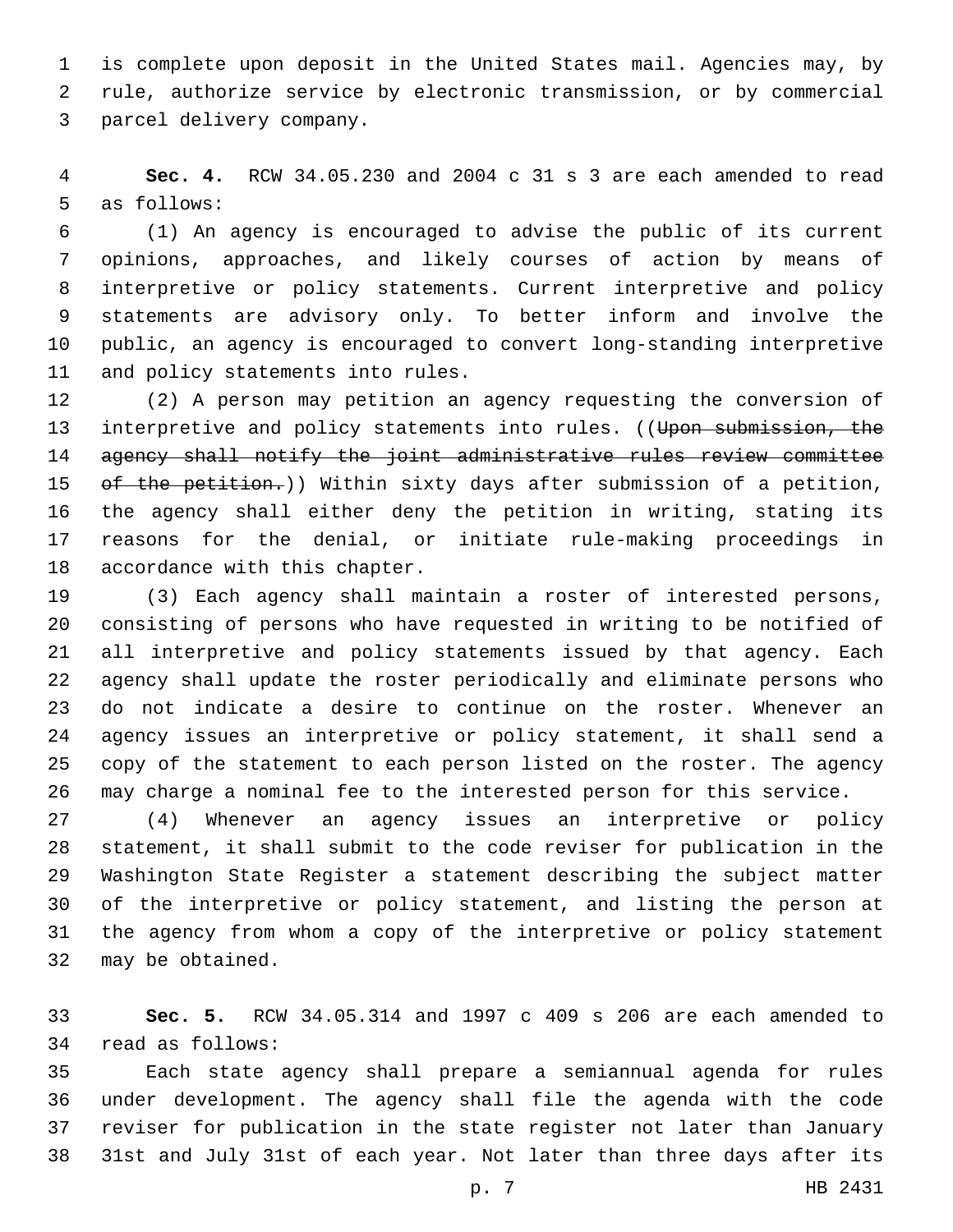publication in the state register, the agency shall send a copy of the agenda to each person who has requested receipt of a copy of the agenda. The agency shall also submit the agenda to the director of 4 financial management( $\left(\frac{1}{t} + \frac{1}{t} + \frac{1}{t} + \frac{1}{t} + \frac{1}{t} + \frac{1}{t} + \frac{1}{t} + \frac{1}{t} + \frac{1}{t} + \frac{1}{t} + \frac{1}{t} + \frac{1}{t} + \frac{1}{t} + \frac{1}{t} + \frac{1}{t} + \frac{1}{t} + \frac{1}{t} + \frac{1}{t} + \frac{1}{t} + \frac{1}{t} + \frac{1}{t} + \frac{1}{t} + \frac{1}{t} + \frac{1}{t} + \frac{$  state agency that may reasonably be expected to have an interest in 6 the subject of rules that will be developed.

 **Sec. 6.** RCW 34.05.320 and 2012 c 210 s 2 are each amended to 8 read as follows:

 (1) At least twenty days before the rule-making hearing at which the agency receives public comment regarding adoption of a rule, the agency shall cause notice of the hearing to be published in the state register. The publication constitutes the proposal of a rule. The 13 notice shall include all of the following:

 (a) A title, a description of the rule's purpose, and any other information which may be of assistance in identifying the rule or its 16 purpose;

 (b) Citations of the statutory authority for adopting the rule 18 and the specific statute the rule is intended to implement;

 (c) A short explanation of the rule, its purpose, and anticipated effects, including in the case of a proposal that would modify existing rules, a short description of the changes the proposal would make, and a statement of the reasons supporting the proposed action;

 (d) The agency personnel, with their office location and telephone number, who are responsible for the drafting, 25 implementation, and enforcement of the rule;

 (e) The name of the person or organization, whether private, 27 public, or governmental, proposing the rule;

 (f) Agency comments or recommendations, if any, regarding statutory language, implementation, enforcement, and fiscal matters 30 pertaining to the rule;

 (g) Whether the rule is necessary as the result of federal law or federal or state court action, and if so, a citation to such law or 33 court decision;

 (h) When, where, and how persons may present their views on the 35 proposed rule;

(i) The date on which the agency intends to adopt the rule;

 (j) A copy of the small business economic impact statement prepared under chapter 19.85 RCW, or a copy of the school district fiscal impact statement under RCW 28A.305.135 in the case of the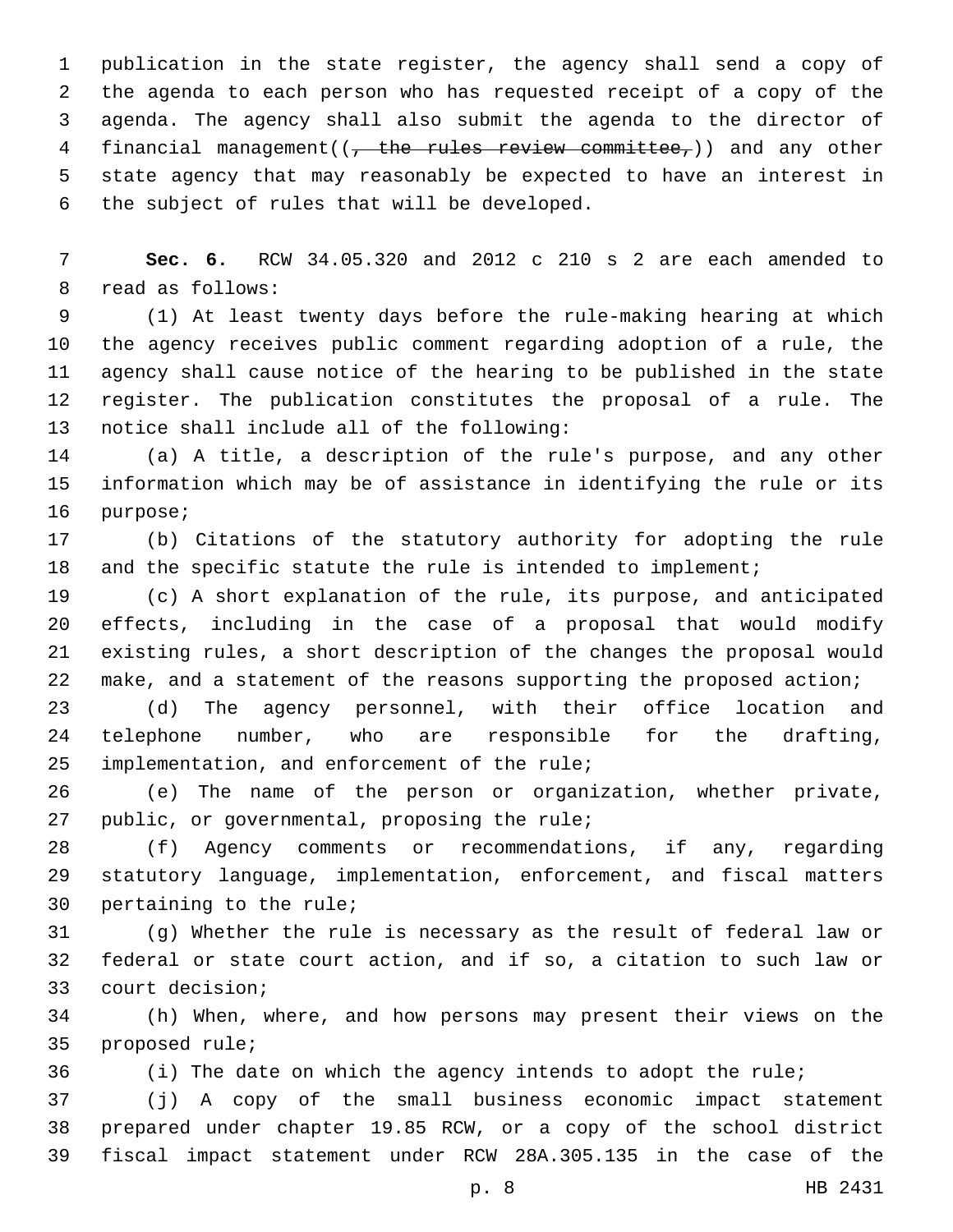state board of education, or an explanation for why the agency did 2 not prepare the statement;

 (k) A statement indicating whether RCW 34.05.328 applies to the 4 rule adoption; and

 (l) If RCW 34.05.328 does apply, a statement indicating that a copy of the preliminary cost-benefit analysis described in RCW 34.05.328(1)(c) is available.7

8 (2)( $(\overline{a})$ )) Upon filing notice of the proposed rule with the code reviser, the adopting agency shall have copies of the notice on file 10 and available for public inspection. ((Except as provided in (b) of 11 this subsection, the agency shall forward three copies of the notice 12 to the rules review committee.

 (b) A pilot of at least ten agencies, including the departments 14 of labor and industries, fish and wildlife, revenue, ecology, 15 retirement systems, and health, shall file the copies required under this subsection, as well as under RCW 34.05.350 and 34.05.353, with 17 the rules review committee electronically for a period of four years from June 10, 2004. The office of regulatory assistance shall negotiate the details of the pilot among the agencies, the 20 legislature, and the code reviser.))

 (3) No later than three days after its publication in the state register, the agency shall cause either a copy of the notice of proposed rule adoption, or a summary of the information contained on the notice, to be mailed to each person, city, and county that has made a request to the agency for a mailed copy of such notices. An agency may charge for the actual cost of providing a requesting party 27 mailed copies of these notices.

 (4) In addition to the notice required by subsections (1) and (2) of this section, an institution of higher education shall cause the notice to be published in the campus or standard newspaper of the institution at least seven days before the rule-making hearing.

 **Sec. 7.** RCW 34.05.328 and 2011 c 298 s 21 and 2011 c 149 s 1 are 33 each reenacted and amended to read as follows:

 (1) Before adopting a rule described in subsection (5) of this 35 section, an agency must:

 (a) Clearly state in detail the general goals and specific objectives of the statute that the rule implements;

 (b) Determine that the rule is needed to achieve the general goals and specific objectives stated under (a) of this subsection,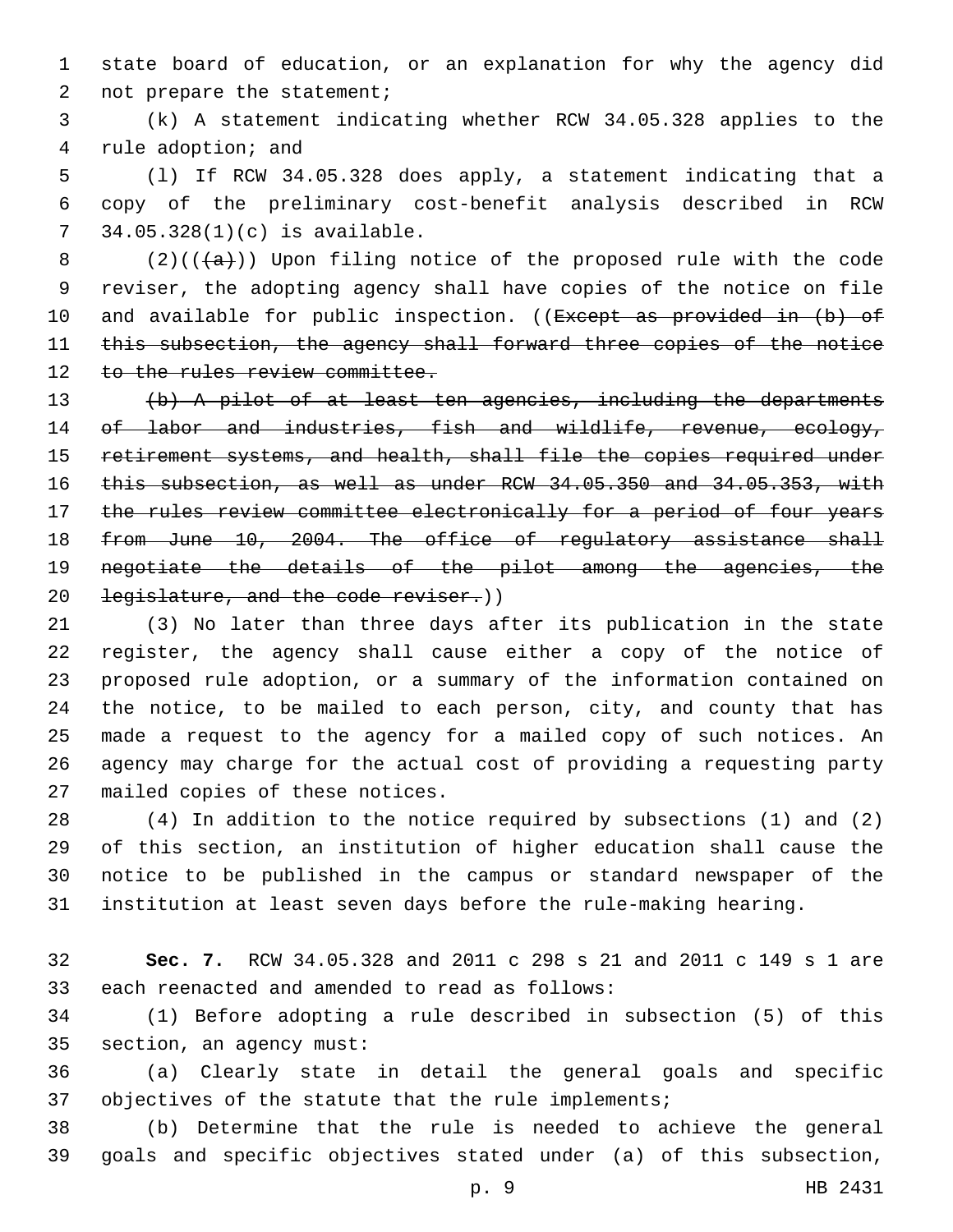and analyze alternatives to rule making and the consequences of not 2 adopting the rule;

 (c) Provide notification in the notice of proposed rule making under RCW 34.05.320 that a preliminary cost-benefit analysis is available. The preliminary cost-benefit analysis must fulfill the requirements of the cost-benefit analysis under (d) of this subsection. If the agency files a supplemental notice under RCW 34.05.340, the supplemental notice must include notification that a revised preliminary cost-benefit analysis is available. A final cost- benefit analysis must be available when the rule is adopted under RCW 11 34.05.360;

 (d) Determine that the probable benefits of the rule are greater than its probable costs, taking into account both the qualitative and quantitative benefits and costs and the specific directives of the 15 statute being implemented;

 (e) Determine, after considering alternative versions of the rule and the analysis required under (b), (c), and (d) of this subsection, that the rule being adopted is the least burdensome alternative for those required to comply with it that will achieve the general goals and specific objectives stated under (a) of this subsection;

 (f) Determine that the rule does not require those to whom it applies to take an action that violates requirements of another 23 federal or state law;

 (g) Determine that the rule does not impose more stringent performance requirements on private entities than on public entities 26 unless required to do so by federal or state law;

 (h) Determine if the rule differs from any federal regulation or statute applicable to the same activity or subject matter and, if so, determine that the difference is justified by the following:

 (i) A state statute that explicitly allows the agency to differ 31 from federal standards; or

 (ii) Substantial evidence that the difference is necessary to achieve the general goals and specific objectives stated under (a) of 34 this subsection; and

 (i) Coordinate the rule, to the maximum extent practicable, with other federal, state, and local laws applicable to the same activity 37 or subject matter.

 (2) In making its determinations pursuant to subsection (1)(b) through (h) of this section, the agency must place in the rule-making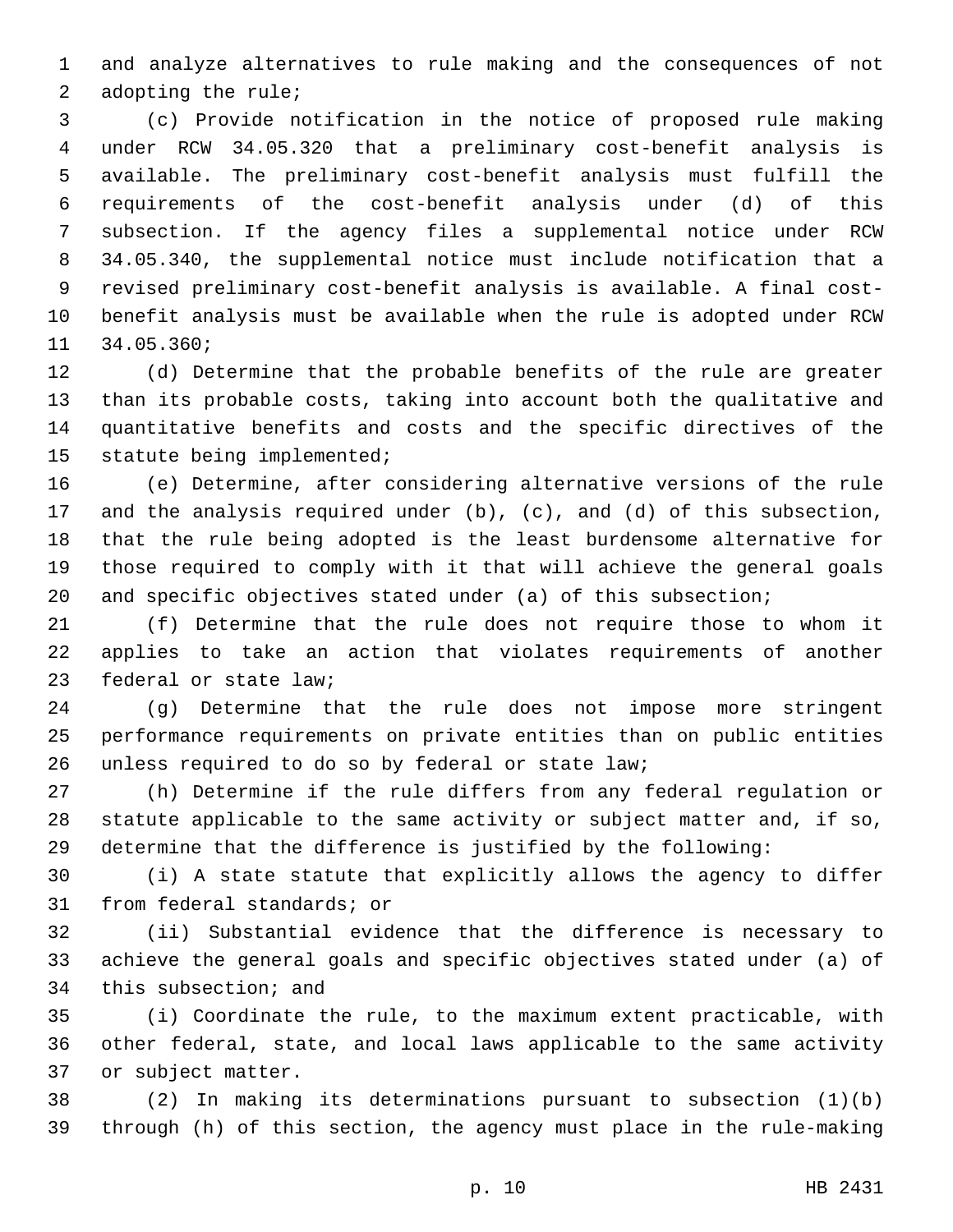file documentation of sufficient quantity and quality so as to persuade a reasonable person that the determinations are justified.

 (3) Before adopting rules described in subsection (5) of this section, an agency must place in the rule-making file a rule implementation plan for rules filed under each adopting order. The 6 plan must describe how the agency intends to:

 (a) Implement and enforce the rule, including a description of 8 the resources the agency intends to use;

(b) Inform and educate affected persons about the rule;

(c) Promote and assist voluntary compliance; and

 (d) Evaluate whether the rule achieves the purpose for which it was adopted, including, to the maximum extent practicable, the use of interim milestones to assess progress and the use of objectively 14 measurable outcomes.

 (4) After adopting a rule described in subsection (5) of this section regulating the same activity or subject matter as another 17 provision of federal or state law, an agency must ((do all of the 18 following)):

 (a) Coordinate implementation and enforcement of the rule with the other federal and state entities regulating the same activity or subject matter by making every effort to do one or more of the 22 following:

23 (i) Deferring to the other entity;

24 (ii) Designating a lead agency; or

 (iii) Entering into an agreement with the other entities specifying how the agency and entities will coordinate implementation 27 and enforcement( $(-)$ ); or

28  $(b)$  If the agency is unable to comply with  $(a)$  of this subsection  $((4)(a))$ ,  $((the \text{aquery must}))$  report to the appropriate standing 30 committees of the legislature ((pursuant to (b) of this subsection;

31 (b) Report to the joint administrative rules review committee)):

 (i) The existence of any overlap or duplication of other federal or state laws, any differences from federal law, and any known overlap, duplication, or conflict with local laws; and

 (ii) ((Make)) Recommendations for any legislation that may be necessary to eliminate or mitigate any adverse effects of such 37 overlap, duplication, or difference.

 (5)(a) Except as provided in (b) of this subsection, this section 39 applies to: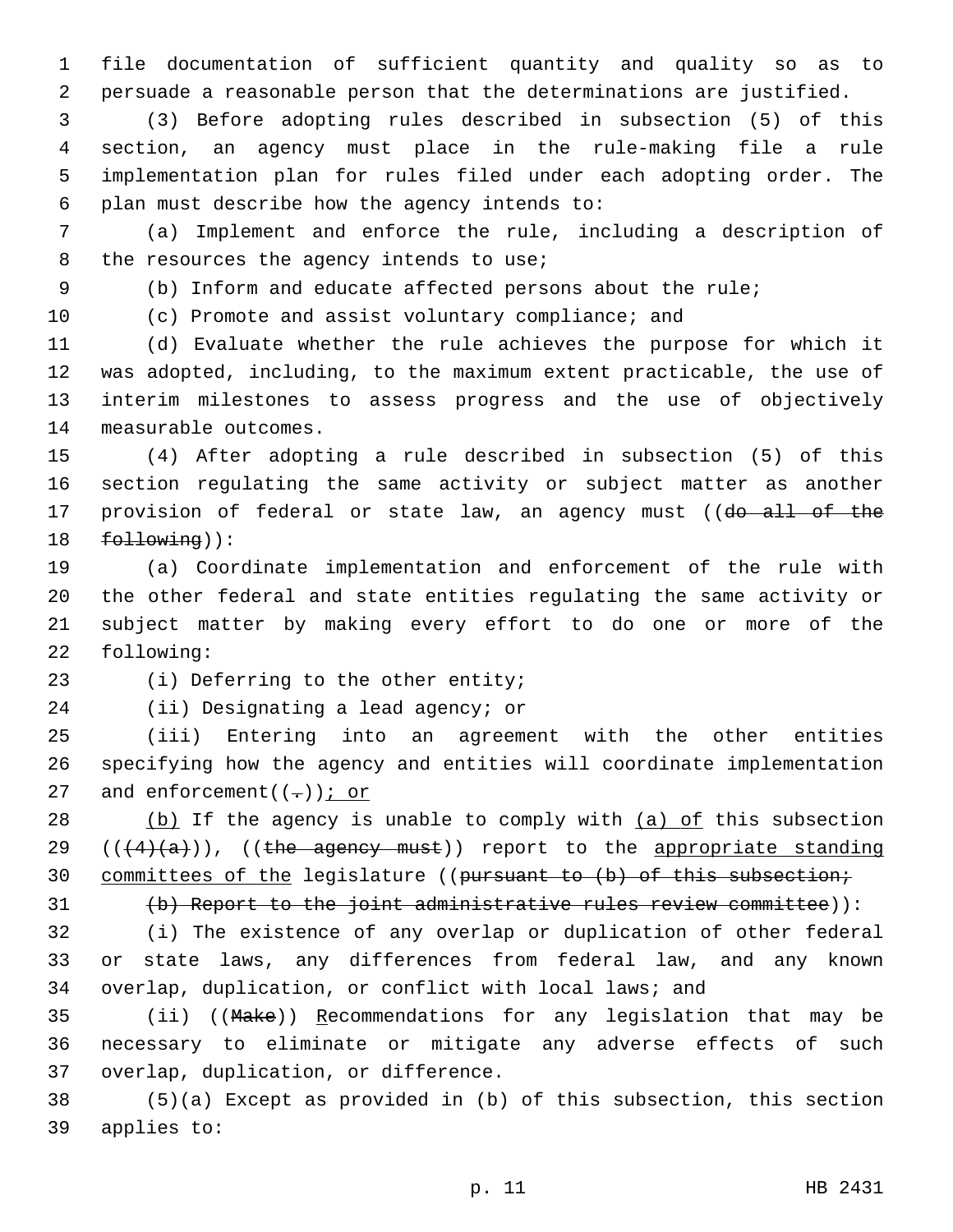(i) Significant legislative rules of the departments of ecology, labor and industries, health, revenue, social and health services, and natural resources, the employment security department, the forest practices board, the office of the insurance commissioner, and to the legislative rules of the department of fish and wildlife implementing 6 chapter 77.55 RCW; and

 (ii) Any rule of any agency, if this section is voluntarily made 8 applicable to the rule by the agency( $(-\sigma r)$  is made applicable to the 9 rule by a majority vote of the joint administrative rules review committee within forty-five days of receiving the notice of proposed 11 rule making under RCW 34.05.320)).

12 (b) This section does not apply to:

(i) Emergency rules adopted under RCW 34.05.350;

 (ii) Rules relating only to internal governmental operations that are not subject to violation by a nongovernment party;

 (iii) Rules adopting or incorporating by reference without material change federal statutes or regulations, Washington state statutes, rules of other Washington state agencies, shoreline master programs other than those programs governing shorelines of statewide significance, or, as referenced by Washington state law, national consensus codes that generally establish industry standards, if the material adopted or incorporated regulates the same subject matter and conduct as the adopting or incorporating rule;

 (iv) Rules that only correct typographical errors, make address or name changes, or clarify language of a rule without changing its 26 effect;

 (v) Rules the content of which is explicitly and specifically 28 dictated by statute;

 (vi) Rules that set or adjust fees under the authority of RCW 19.02.075 or that set or adjust fees or rates pursuant to legislative standards, including fees set or adjusted under the authority of RCW 19.80.045;32

 (vii) Rules of the department of social and health services relating only to client medical or financial eligibility and rules 35 concerning liability for care of dependents; or

 (viii) Rules of the department of revenue that adopt a uniform expiration date for reseller permits as authorized in RCW 82.32.780 38 and 82.32.783.

(c) For purposes of this subsection:39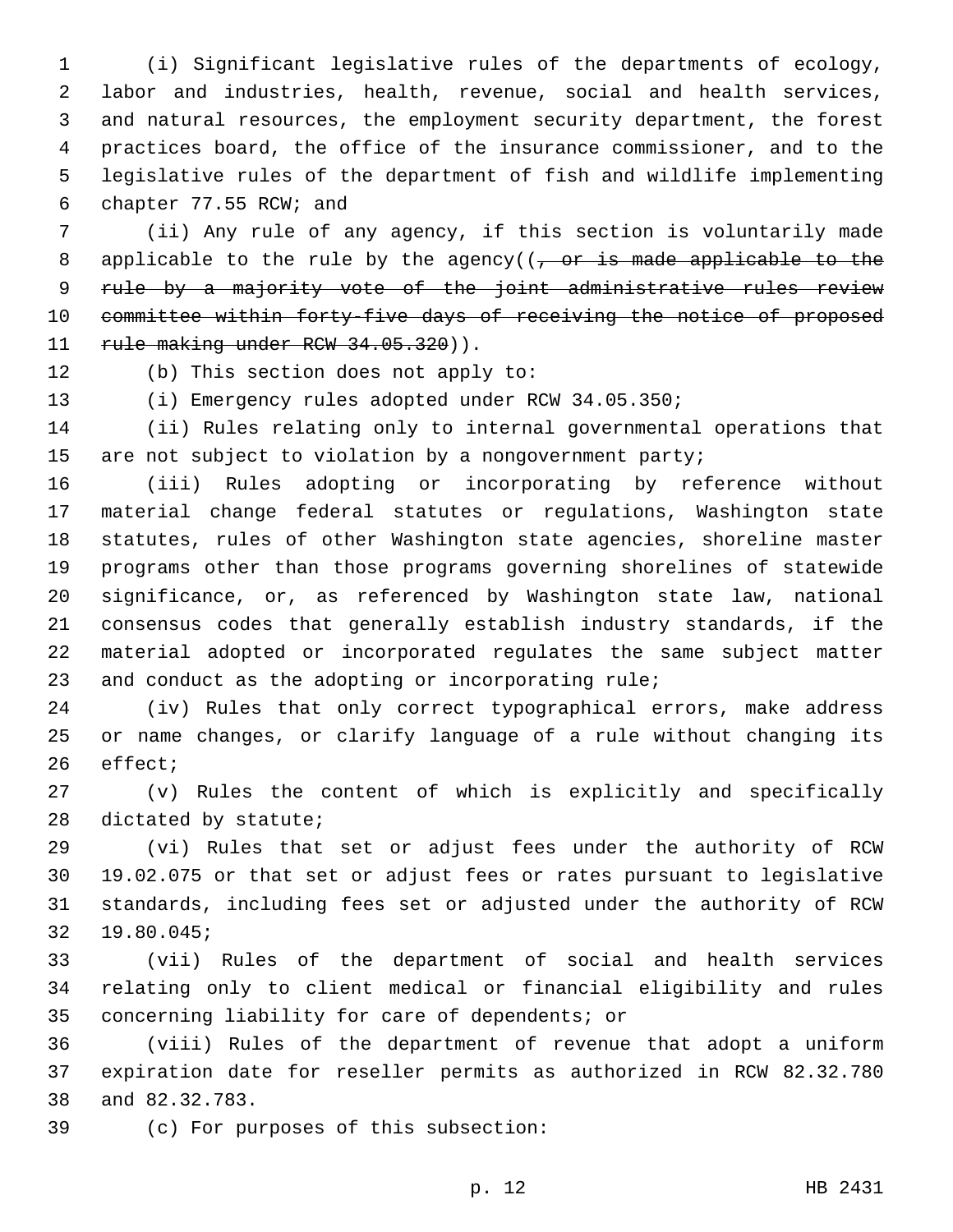(i) A "procedural rule" is a rule that adopts, amends, or repeals (A) any procedure, practice, or requirement relating to any agency hearings; (B) any filing or related process requirement for making application to an agency for a license or permit; or (C) any policy statement pertaining to the consistent internal operations of an 6 agency.

 (ii) An "interpretive rule" is a rule, the violation of which does not subject a person to a penalty or sanction, that sets forth the agency's interpretation of statutory provisions it administers.

 (iii) A "significant legislative rule" is a rule other than a procedural or interpretive rule that (A) adopts substantive provisions of law pursuant to delegated legislative authority, the violation of which subjects a violator of such rule to a penalty or sanction; (B) establishes, alters, or revokes any qualification or standard for the issuance, suspension, or revocation of a license or permit; or (C) adopts a new, or makes significant amendments to, a 17 policy or regulatory program.

 (d) In the notice of proposed rule making under RCW 34.05.320, an agency must state whether this section applies to the proposed rule pursuant to (a)(i) of this subsection, or if the agency will apply 21 this section voluntarily.

 (6) By January 31, 1996, and by January 31st of each even- numbered year thereafter, the office of regulatory assistance, after consulting with state agencies, counties, and cities, and business, labor, and environmental organizations, must report to the governor and the legislature regarding the effects of this section on the regulatory system in this state. The report must document:

 (a) The rules proposed to which this section applied and to the extent possible, how compliance with this section affected the substance of the rule, if any, that the agency ultimately adopted;

 (b) The costs incurred by state agencies in complying with this 32 section;

 (c) Any legal action maintained based upon the alleged failure of any agency to comply with this section, the costs to the state of 35 such action, and the result;

 (d) The extent to which this section has adversely affected the capacity of agencies to fulfill their legislatively prescribed 38 mission;

 (e) The extent to which this section has improved the acceptability of state rules to those regulated; and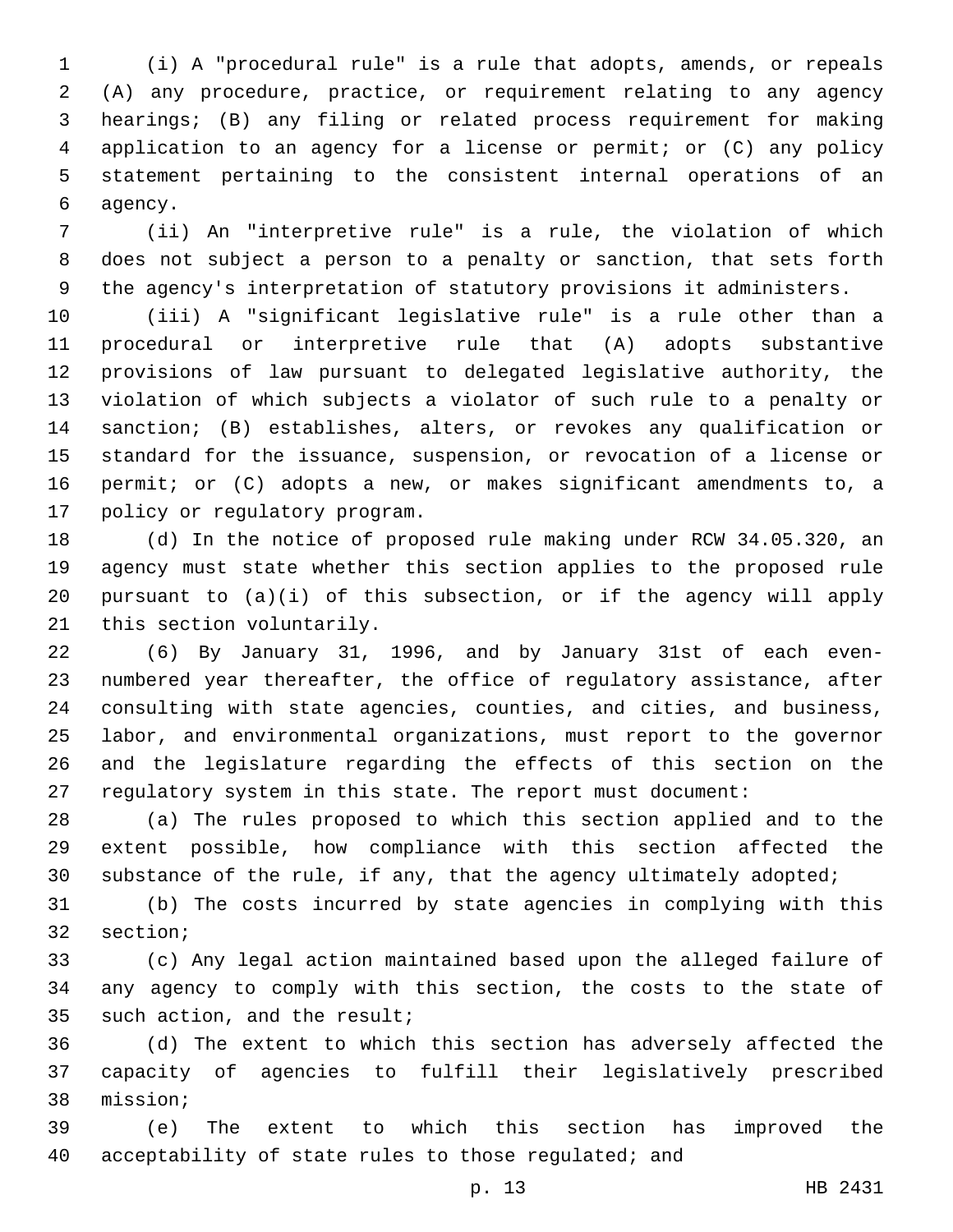(f) Any other information considered by the office of financial management to be useful in evaluating the effect of this section.

 **Sec. 8.** RCW 34.05.330 and 1998 c 280 s 5 are each amended to 4 read as follows:

 (1) Any person may petition an agency requesting the adoption, amendment, or repeal of any rule. The office of financial management shall prescribe by rule the format for such petitions and the procedure for their submission, consideration, and disposition and provide a standard form that may be used to petition any agency. Within sixty days after submission of a petition, the agency shall either (a) deny the petition in writing, stating (i) its reasons for the denial, specifically addressing the concerns raised by the petitioner, and, where appropriate, (ii) the alternative means by which it will address the concerns raised by the petitioner, or (b) initiate rule-making proceedings in accordance with RCW 34.05.320.

16 (2) ((If an agency denies a petition to repeal or amend a rule submitted under subsection (1) of this section, and the petition 18 alleges that the rule is not within the intent of the legislature or was not adopted in accordance with all applicable provisions of law, the person may petition for review of the rule by the joint administrative rules review committee under RCW 34.05.655.

 $(3)$ )) If an agency denies a petition to repeal or amend a rule submitted under subsection (1) of this section, the petitioner, within thirty days of the denial, may appeal the denial to the governor. The governor shall immediately file notice of the appeal with the code reviser for publication in the Washington state register. Within forty-five days after receiving the appeal, the governor shall either (a) deny the petition in writing, stating (i) his or her reasons for the denial, specifically addressing the concerns raised by the petitioner, and, (ii) where appropriate, the alternative means by which he or she will address the concerns raised by the petitioner; (b) for agencies listed in RCW 43.17.010, direct the agency to initiate rule-making proceedings in accordance with this chapter; or (c) for agencies not listed in RCW 43.17.010, recommend that the agency initiate rule-making proceedings in accordance with this chapter. The governor's response to the appeal shall be published in the Washington state register and copies shall be submitted to the chief clerk of the house of representatives and 39 the secretary of the senate.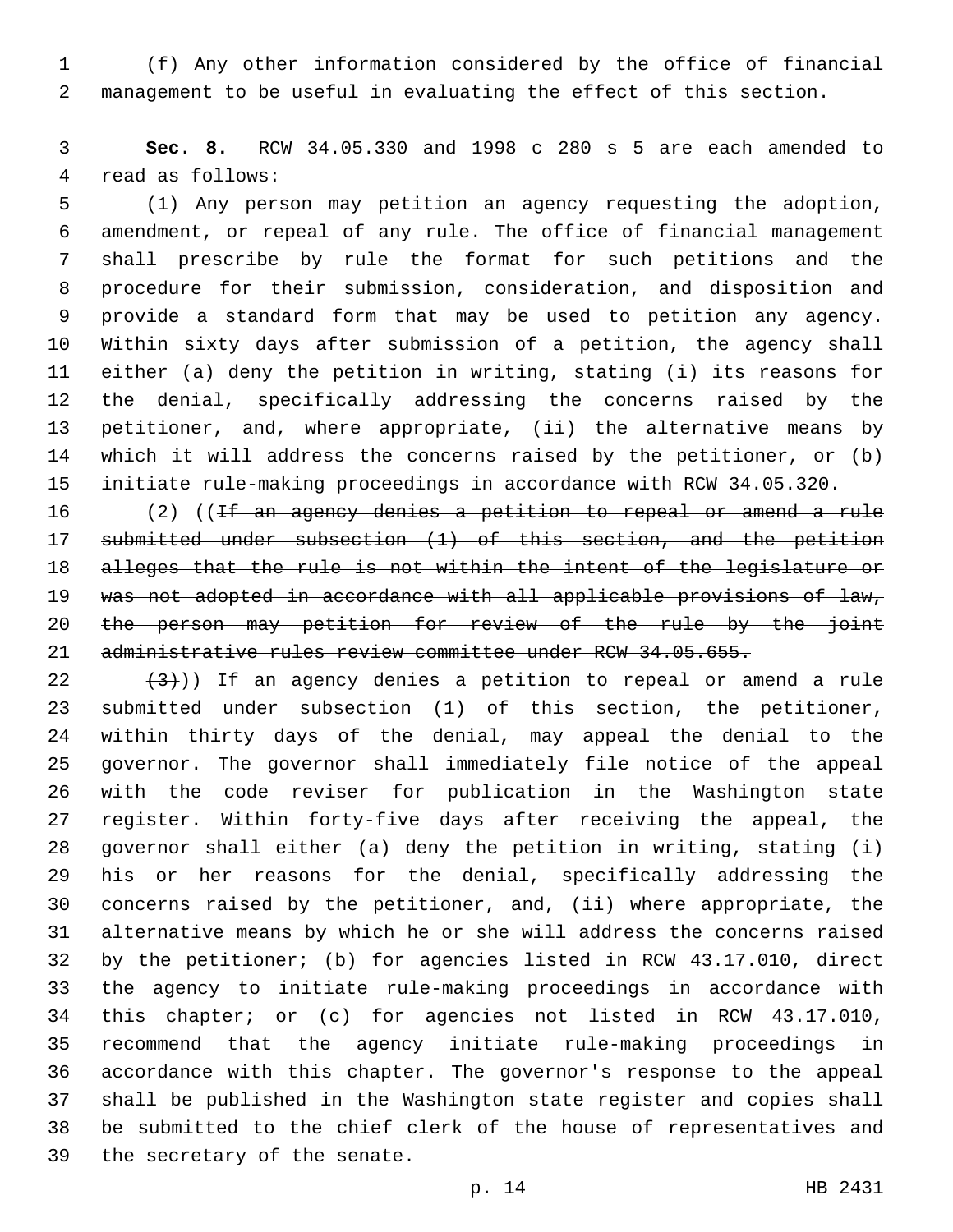1 (((4))) (3) In petitioning for repeal or amendment of a rule 2 under this section, a person is encouraged to address, among other 3 concerns:

(a) Whether the rule is authorized;4

5 (b) Whether the rule is needed;

6 (c) Whether the rule conflicts with or duplicates other federal, 7 state, or local laws;

8 (d) Whether alternatives to the rule exist that will serve the 9 same purpose at less cost;

10 (e) Whether the rule applies differently to public and private 11 entities;

12 (f) Whether the rule serves the purposes for which it was 13 adopted;

14 (g) Whether the costs imposed by the rule are unreasonable;

15 (h) Whether the rule is clearly and simply stated;

16 (i) Whether the rule is different than a federal law applicable 17 to the same activity or subject matter without adequate 18 justification; and

19 (j) Whether the rule was adopted according to all applicable 20 provisions of law.

 $(1 + 5)$  (( $(4)$  The department of ((community, trade, and economic 22 development)) commerce and the office of financial management shall 23 coordinate efforts among agencies to inform the public about the 24 existence of this rules review process.

25  $((+6))$   $(5)$  The office of financial management shall initiate the 26 rule making required by subsection (1) of this section by September 27 1, 1995.

28 **Sec. 9.** RCW 34.05.350 and 2011 1st sp.s. c 2 s 1 are each 29 amended to read as follows:

30 (1) If an agency for good cause finds:

 (a) That immediate adoption, amendment, or repeal of a rule is necessary for the preservation of the public health, safety, or general welfare, and that observing the time requirements of notice and opportunity to comment upon adoption of a permanent rule would be 35 contrary to the public interest;

36 (b) That state or federal law or federal rule or a federal 37 deadline for state receipt of federal funds requires immediate 38 adoption of a rule; or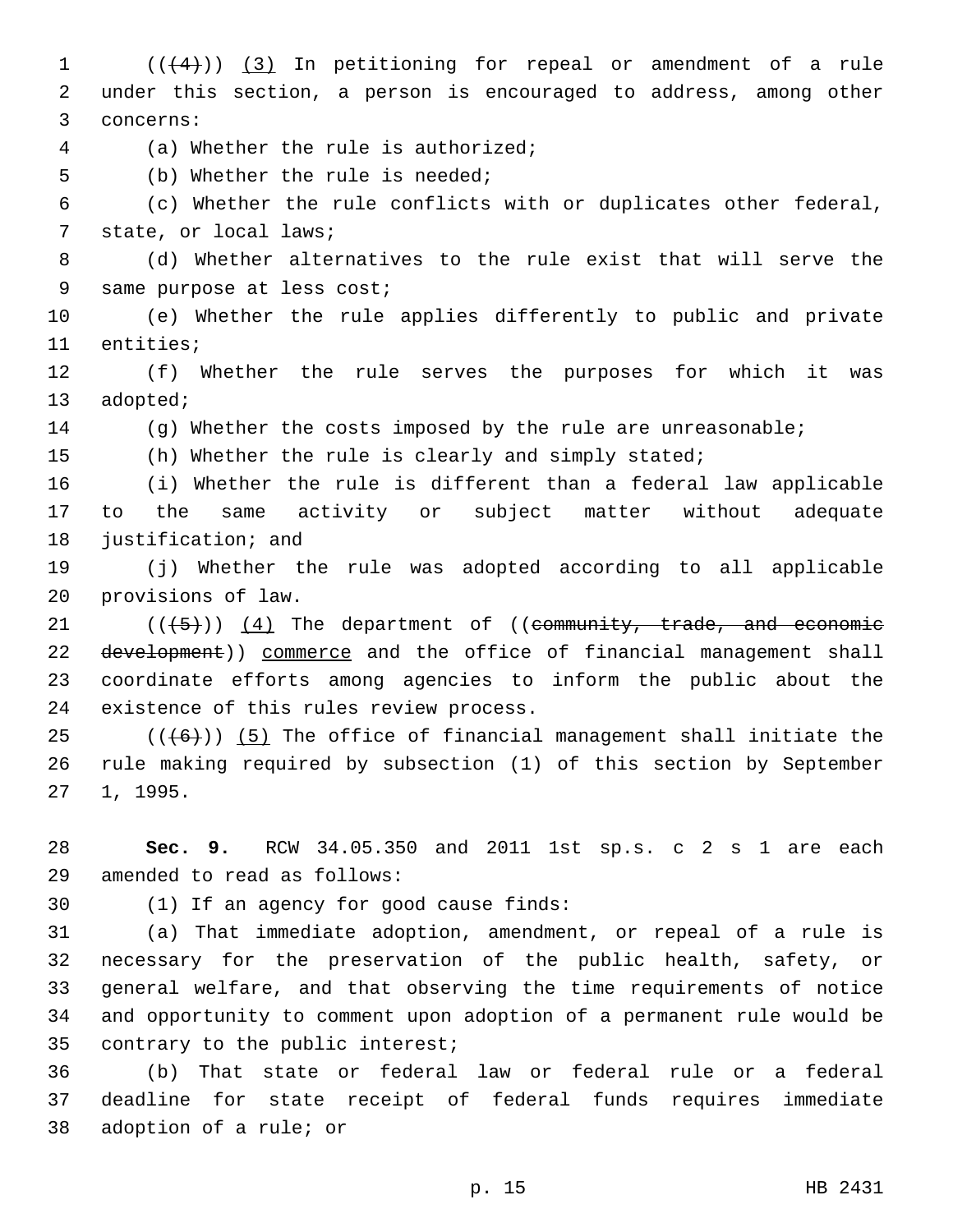(c) In order to implement the requirements or reductions in appropriations enacted in any budget for fiscal year 2009, 2010, 2011, 2012, or 2013, which necessitates the need for the immediate adoption, amendment, or repeal of a rule, and that observing the time requirements of notice and opportunity to comment upon adoption of a permanent rule would be contrary to the fiscal needs or requirements 7 of the agency,

 the agency may dispense with those requirements and adopt, amend, or repeal the rule on an emergency basis. The agency's finding and a concise statement of the reasons for its finding shall be incorporated in the order for adoption of the emergency rule or amendment filed with the office of the code reviser under RCW 13 34.05.380 ((and with the rules review committee)).

 (2) An emergency rule adopted under this section takes effect upon filing with the code reviser, unless a later date is specified in the order of adoption, and may not remain in effect for longer than one hundred twenty days after filing. Identical or substantially similar emergency rules may not be adopted in sequence unless conditions have changed or the agency has filed notice of its intent to adopt the rule as a permanent rule, and is actively undertaking the appropriate procedures to adopt the rule as a permanent rule. This section does not relieve any agency from compliance with any law requiring that its permanent rules be approved by designated persons 24 or bodies before they become effective.

 (3) Within seven days after the rule is adopted, any person may petition the governor requesting the immediate repeal of a rule adopted on an emergency basis by any department listed in RCW 43.17.010. Within seven days after submission of the petition, the governor shall either deny the petition in writing, stating his or her reasons for the denial, or order the immediate repeal of the rule. In ruling on the petition, the governor shall consider only whether the conditions in subsection (1) of this section were met such that adoption of the rule on an emergency basis was necessary. If the governor orders the repeal of the emergency rule, any sanction imposed based on that rule is void. This subsection shall not be construed to prohibit adoption of any rule as a permanent rule.

 **Sec. 10.** RCW 34.05.353 and 2004 c 31 s 4 are each amended to read as follows:38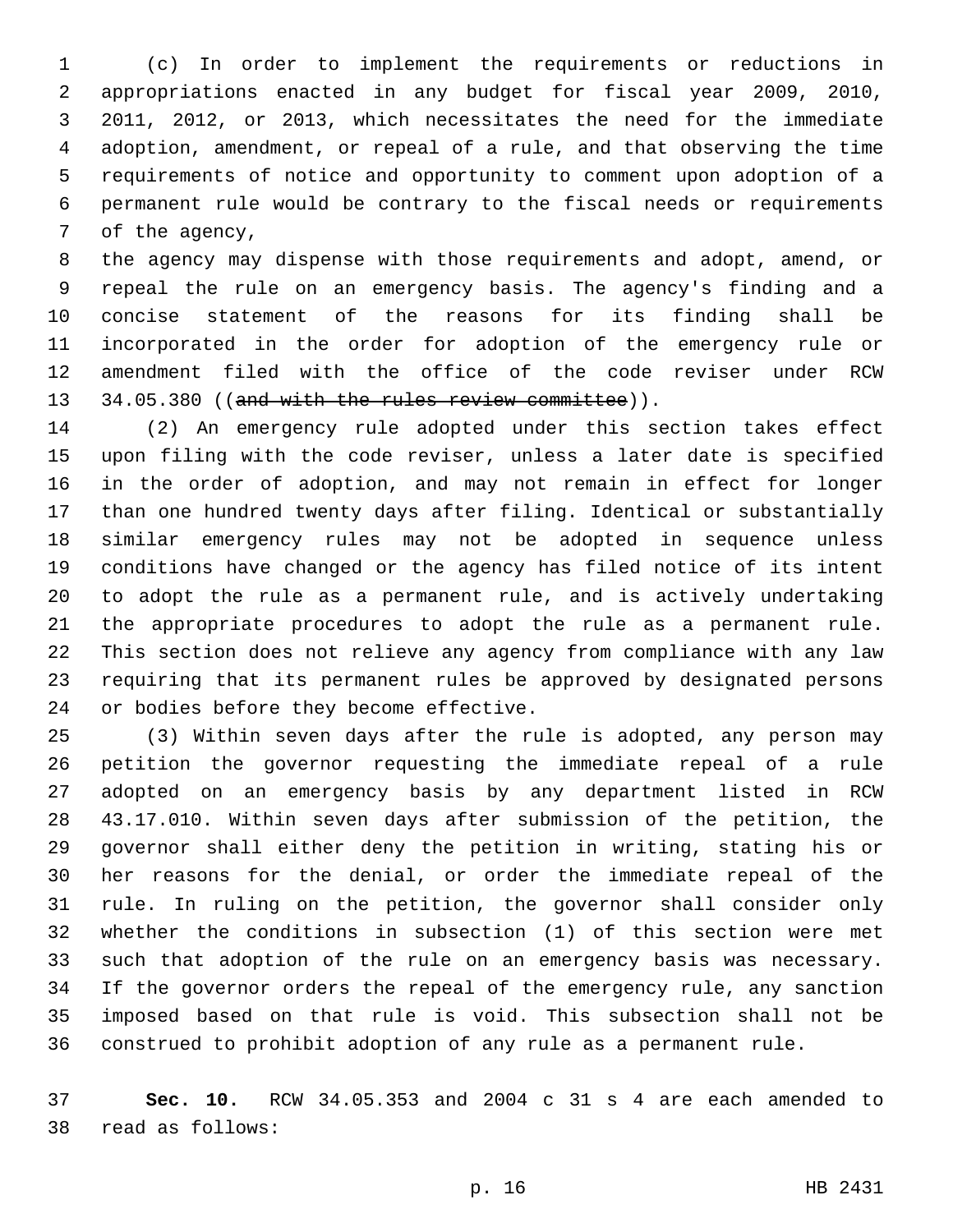(1) An agency may file notice for the expedited adoption of rules in accordance with the procedures set forth in this section for rules 3 meeting any one of the following criteria:

 (a) The proposed rules relate only to internal governmental operations that are not subject to violation by a person;

 (b) The proposed rules adopt or incorporate by reference without material change federal statutes or regulations, Washington state statutes, rules of other Washington state agencies, shoreline master programs other than those programs governing shorelines of statewide significance, or, as referenced by Washington state law, national consensus codes that generally establish industry standards, if the material adopted or incorporated regulates the same subject matter and conduct as the adopting or incorporating rule;

 (c) The proposed rules only correct typographical errors, make address or name changes, or clarify language of a rule without 16 changing its effect;

 (d) The content of the proposed rules is explicitly and 18 specifically dictated by statute;

 (e) The proposed rules have been the subject of negotiated rule making, pilot rule making, or some other process that involved substantial participation by interested parties before the 22 development of the proposed rule; or

 (f) The proposed rule is being amended after a review under RCW 34.05.328.24

 (2) An agency may file notice for the expedited repeal of rules under the procedures set forth in this section for rules meeting any 27 one of the following criteria:

 (a) The statute on which the rule is based has been repealed and has not been replaced by another statute providing statutory 30 authority for the rule;

 (b) The statute on which the rule is based has been declared unconstitutional by a court with jurisdiction, there is a final judgment, and no statute has been enacted to replace the 34 unconstitutional statute;

 (c) The rule is no longer necessary because of changed 36 circumstances; or

 (d) Other rules of the agency or of another agency govern the same activity as the rule, making the rule redundant.

 (3) The expedited rule-making process must follow the requirements for rule making set forth in RCW 34.05.320, except that

p. 17 HB 2431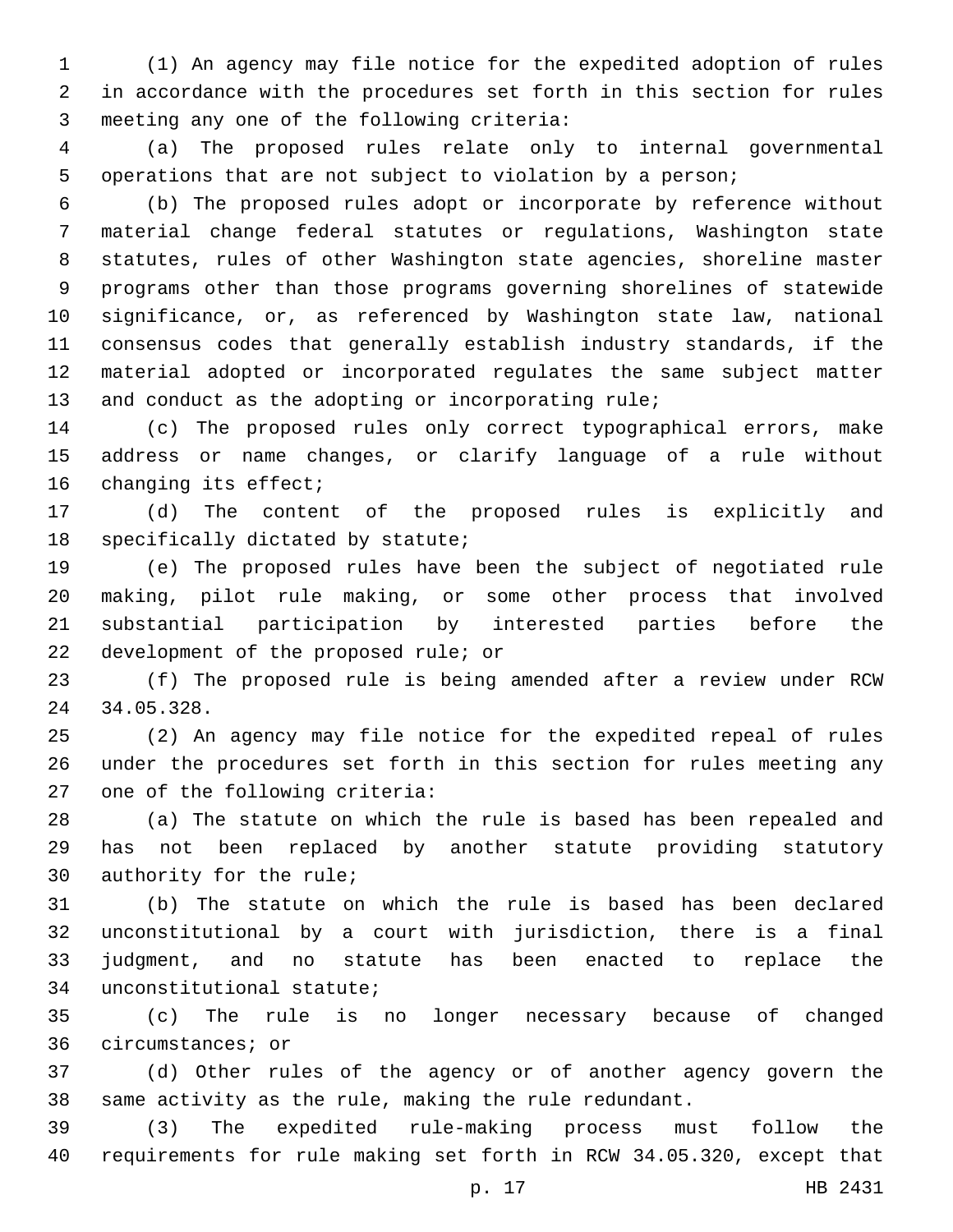the agency is not required to prepare a small business economic impact statement under RCW 19.85.025, a statement indicating whether the rule constitutes a significant legislative rule under RCW 34.05.328(5)(c)(iii), or a significant legislative rule analysis under RCW 34.05.328. An agency is not required to prepare statements of inquiry under RCW 34.05.310 or conduct a hearing for the expedited rule making. The notice for the expedited rule making must contain a statement in at least ten-point type, that is substantially in the 9 following form:

## **NOTICE**

 THIS RULE IS BEING PROPOSED UNDER AN EXPEDITED RULE- MAKING PROCESS THAT WILL ELIMINATE THE NEED FOR THE AGENCY TO HOLD PUBLIC HEARINGS, PREPARE A SMALL BUSINESS ECONOMIC IMPACT STATEMENT, OR PROVIDE RESPONSES TO THE CRITERIA FOR A SIGNIFICANT LEGISLATIVE RULE. IF YOU OBJECT TO THIS USE OF THE EXPEDITED RULE-MAKING PROCESS, YOU MUST EXPRESS YOUR OBJECTIONS IN WRITING AND THEY MUST BE SENT TO (INSERT NAME 18 AND ADDRESS) AND RECEIVED BY (INSERT DATE).

 (4) The agency shall send either a copy of the notice of the proposed expedited rule making, or a summary of the information on the notice, to any person who has requested notification of proposals 22 for expedited rule making or of regular agency rule making, ((as well 23 as the joint administrative rules review committee,)) within three days after its publication in the Washington State Register. An agency may charge for the actual cost of providing a requesting party mailed copies of these notices. The notice of the proposed expedited rule making must be preceded by a statement substantially in the form provided in subsection (3) of this section. The notice must also include an explanation of the reasons the agency believes the 30 expedited rule-making process is appropriate.

 (5) The code reviser shall publish the text of all rules proposed for expedited adoption, and the citation and caption of all rules proposed for expedited repeal, along with the notice required in this section in a separate section of the Washington State Register. Once the notice of expedited rule making has been published in the Washington State Register, the only changes that an agency may make in the noticed materials before their final adoption or repeal are to 38 correct typographical errors.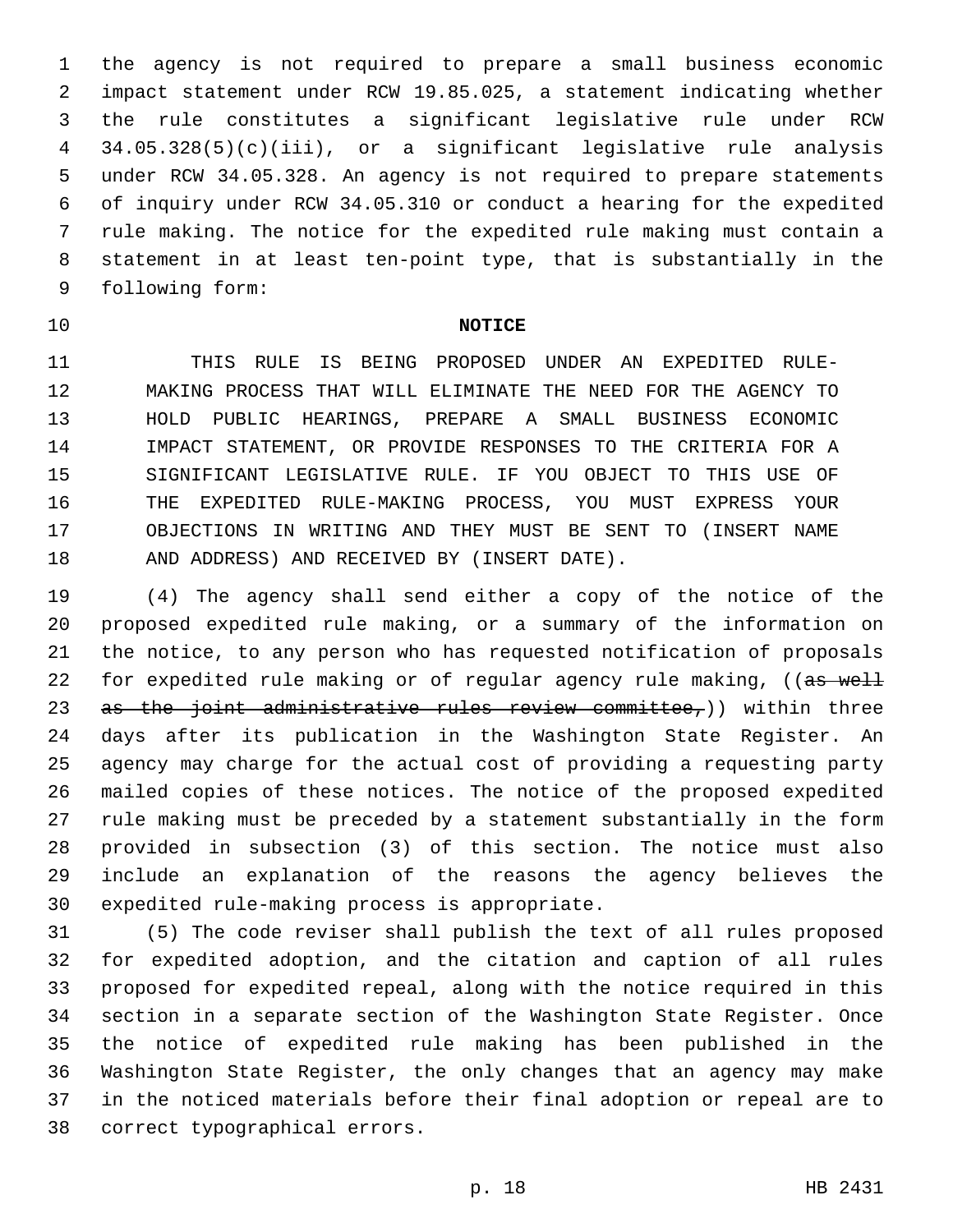(6) Any person may file a written objection to the expedited rule making. The objection must be filed with the agency rules coordinator within forty-five days after the notice of the proposed expedited rule making has been published in the Washington State Register. A person who has filed a written objection to the expedited rule making may withdraw the objection.6

 (7) If no written objections to the expedited rule making are filed with the agency within forty-five days after the notice of proposed expedited rule making is published, or if all objections that have been filed are withdrawn by the persons filing the objections, the agency may enter an order adopting or repealing the rule without further notice or a public hearing. The order must be published in the manner required by this chapter for any other agency 14 order adopting, amending, or repealing a rule.

 (8) If a written notice of objection to the expedited rule making is timely filed with the agency and is not withdrawn, the notice of proposed expedited rule making published under this section is considered a statement of inquiry for the purposes of RCW 34.05.310, and the agency may initiate further rule-making proceedings in 20 accordance with this chapter.

 (9) As used in this section, "expedited rule making" includes both the expedited adoption of rules and the expedited repeal of 23 rules.

 **Sec. 11.** RCW 34.05.534 and 1997 c 409 s 302 are each amended to read as follows:25

 A person may file a petition for judicial review under this chapter only after exhausting all administrative remedies available within the agency whose action is being challenged, or available within any other agency authorized to exercise administrative review, 30 except:

 (1) A petitioner for judicial review of a rule need not have participated in the rule-making proceeding upon which that rule is 33 based, have petitioned for its amendment or repeal, ((have petitioned 34 the joint administrative rules review committee for its review,)) or 35 have appealed a petition for amendment or repeal to the governor;

 (2) A petitioner for judicial review need not exhaust administrative remedies to the extent that this chapter or any other statute states that exhaustion is not required; or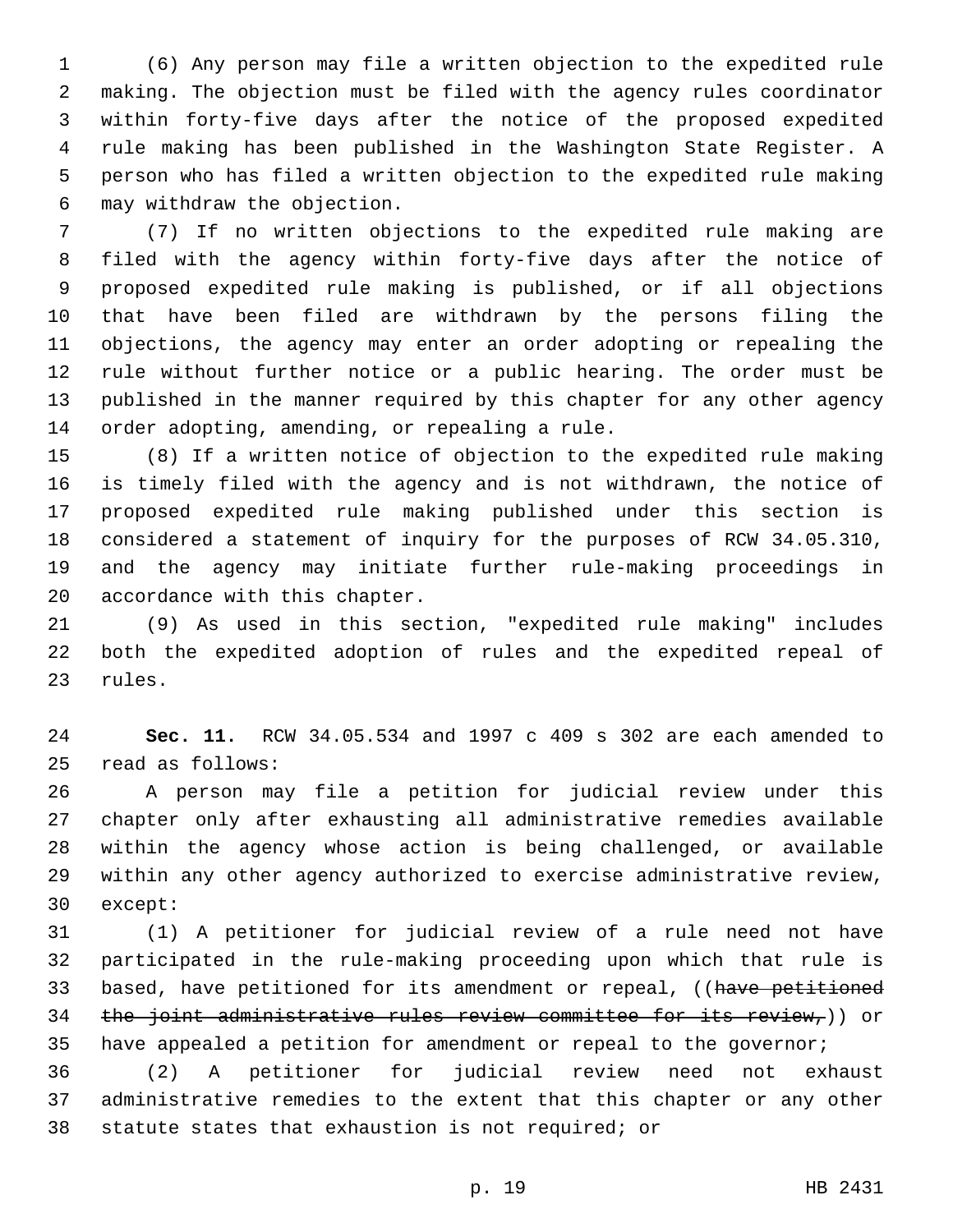(3) The court may relieve a petitioner of the requirement to exhaust any or all administrative remedies upon a showing that:

(a) The remedies would be patently inadequate;3

(b) The exhaustion of remedies would be futile; or

 (c) The grave irreparable harm that would result from having to exhaust administrative remedies would clearly outweigh the public policy requiring exhaustion of administrative remedies.

 **Sec. 12.** RCW 42.40.010 and 2017 c 44 s 1 are each amended to 9 read as follows:

 It is the policy of the legislature that employees should be encouraged to disclose, to the extent not expressly prohibited by law, improper governmental actions, and it is the intent of the legislature to protect the rights of state employees making these disclosures, regardless of whether an investigation is initiated under RCW 42.40.040. It is also the policy of the legislature that employees should be encouraged to identify rules warranting review 17 ((or provide information to the rules review committee)), and it is the intent of the legislature to protect the rights of these 19 employees.

 **Sec. 13.** RCW 42.40.020 and 2017 c 44 s 2 are each amended to 21 read as follows:

 As used in this chapter, the terms defined in this section shall have the meanings indicated unless the context clearly requires 24 otherwise.

(1) "Auditor" means the office of the state auditor.

 (2) "Employee" means any individual employed or holding office in 27 any department or agency of state government.

 (3) "Good faith" means the individual providing the information or report of improper governmental activity has a reasonable basis in fact for reporting or providing the information. An individual who knowingly provides or reports, or who reasonably ought to know he or she is providing or reporting, malicious, false, or frivolous information, or information that is provided with reckless disregard for the truth, or who knowingly omits relevant information is not 35 acting in good faith.

 (4) "Gross mismanagement" means the exercise of management responsibilities in a manner grossly deviating from the standard of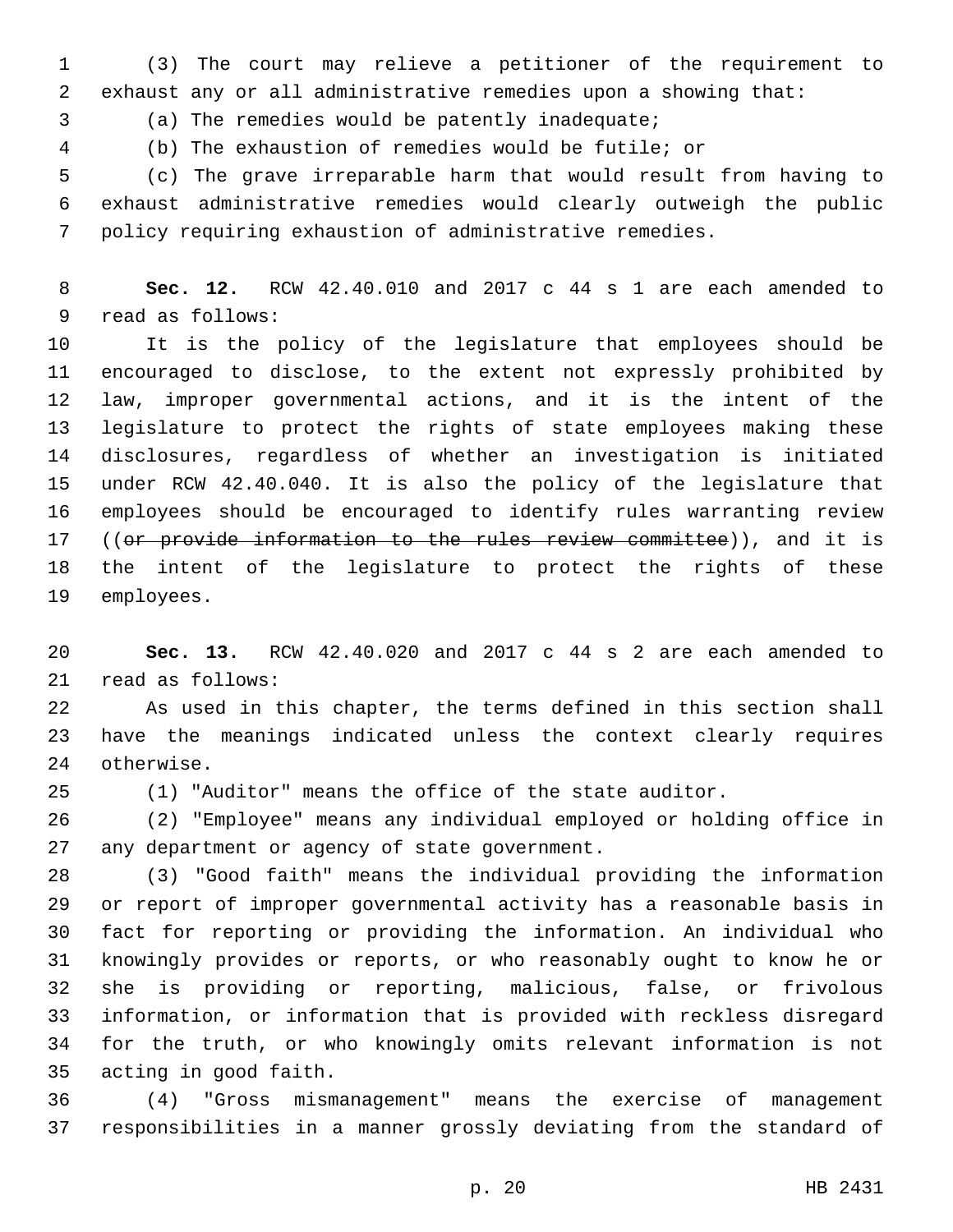care or competence that a reasonable person would observe in the same 2 situation.

 (5) "Gross waste of funds" means to spend or use funds or to allow funds to be used without valuable result in a manner grossly deviating from the standard of care or competence that a reasonable person would observe in the same situation.6

 (6)(a) "Improper governmental action" means any action by an employee undertaken in the performance of the employee's official 9 duties:

 (i) Which is a gross waste of public funds or resources as 11 defined in this section;

 (ii) Which is in violation of federal or state law or rule, if the violation is not merely technical or of a minimum nature;

 (iii) Which is of substantial and specific danger to the public 15 health or safety;

16 (iv) Which is gross mismanagement;

 (v) Which prevents the dissemination of scientific opinion or alters technical findings without scientifically valid justification, unless state law or a common law privilege prohibits disclosure. This provision is not meant to preclude the discretion of agency management to adopt a particular scientific opinion or technical finding from among differing opinions or technical findings to the exclusion of other scientific opinions or technical findings. Nothing in this subsection prevents or impairs a state agency's or public official's ability to manage its public resources or its employees in the performance of their official job duties. This subsection does not apply to de minimis, technical disagreements that are not relevant for otherwise improper governmental activity. Nothing in this provision requires the auditor to contract or consult with external experts regarding the scientific validity, invalidity, or 31 justification of a finding or opinion; or

 (vi) Which violates the administrative procedure act or analogous provisions of law that prohibit ex parte communication regarding cases or matters pending in which an agency is party between the agency's employee and a presiding officer, hearing officer, or an administrative law judge. The availability of other avenues for addressing ex parte communication by agency employees does not bar an 38 investigation by the auditor.

 (b) "Improper governmental action" does not include personnel actions, for which other remedies exist, including but not limited to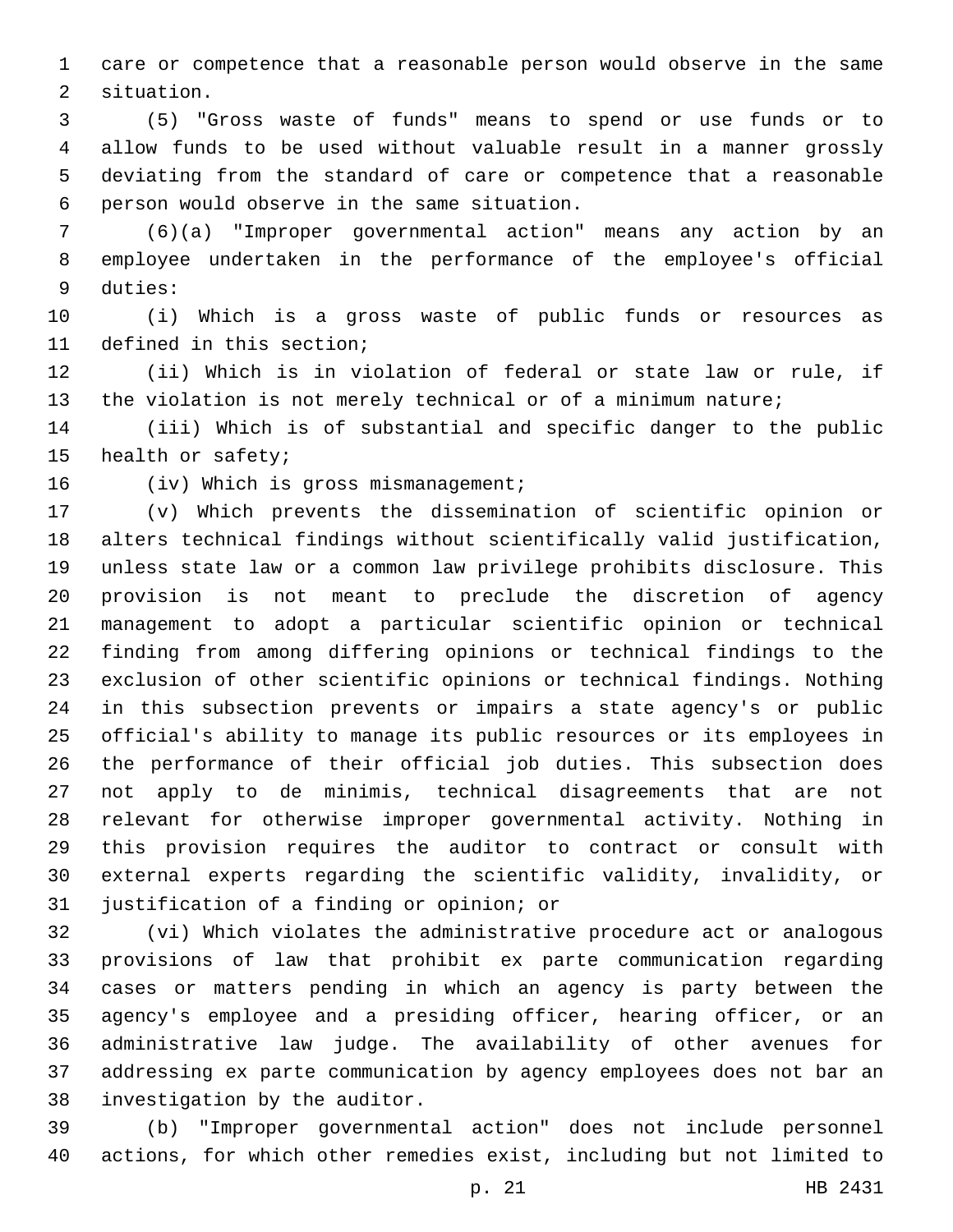employee grievances, complaints, appointments, promotions, transfers, assignments, reassignments, reinstatements, restorations, reemployments, performance evaluations, reductions in pay, dismissals, suspensions, demotions, violations of the state civil service law, alleged labor agreement violations, reprimands, claims of discriminatory treatment, or any action which may be taken under chapter 41.06 RCW, or other disciplinary action except as provided in 8 RCW 42.40.030.

 (7) "Public official" means the attorney general's designee or designees; the director, or equivalent thereof in the agency where the employee works; an appropriate number of individuals designated to receive whistleblower reports by the head of each agency; or the 13 executive ethics board.

 (8) "Substantial and specific danger" means a risk of serious injury, illness, peril, or loss, to which the exposure of the public is a gross deviation from the standard of care or competence which a reasonable person would observe in the same situation.

 (9) "Use of official authority or influence" includes threatening, taking, directing others to take, recommending, processing, or approving any personnel action such as an appointment, promotion, transfer, assignment including but not limited to duties and office location, reassignment, reinstatement, restoration, reemployment, performance evaluation, determining any material changes in pay, provision of training or benefits, tolerance of a hostile work environment, or any adverse action under chapter 41.06 26 RCW, or other disciplinary action.

(10)(a) "Whistleblower" means:27

 (i) An employee who in good faith reports alleged improper governmental action to the auditor or other public official, as 30 defined in subsection (7) of this section; or

 (ii) An employee who is perceived by the employer as reporting, whether they did or not, alleged improper governmental action to the auditor or other public official, as defined in subsection (7) of 34 this section.

 (b) For purposes of the provisions of this chapter and chapter 49.60 RCW relating to reprisals and retaliatory action, the term 37 "whistleblower" also means:

 (i) An employee who in good faith provides information to the auditor or other public official, as defined in subsection (7) of this section, and an employee who is believed to have reported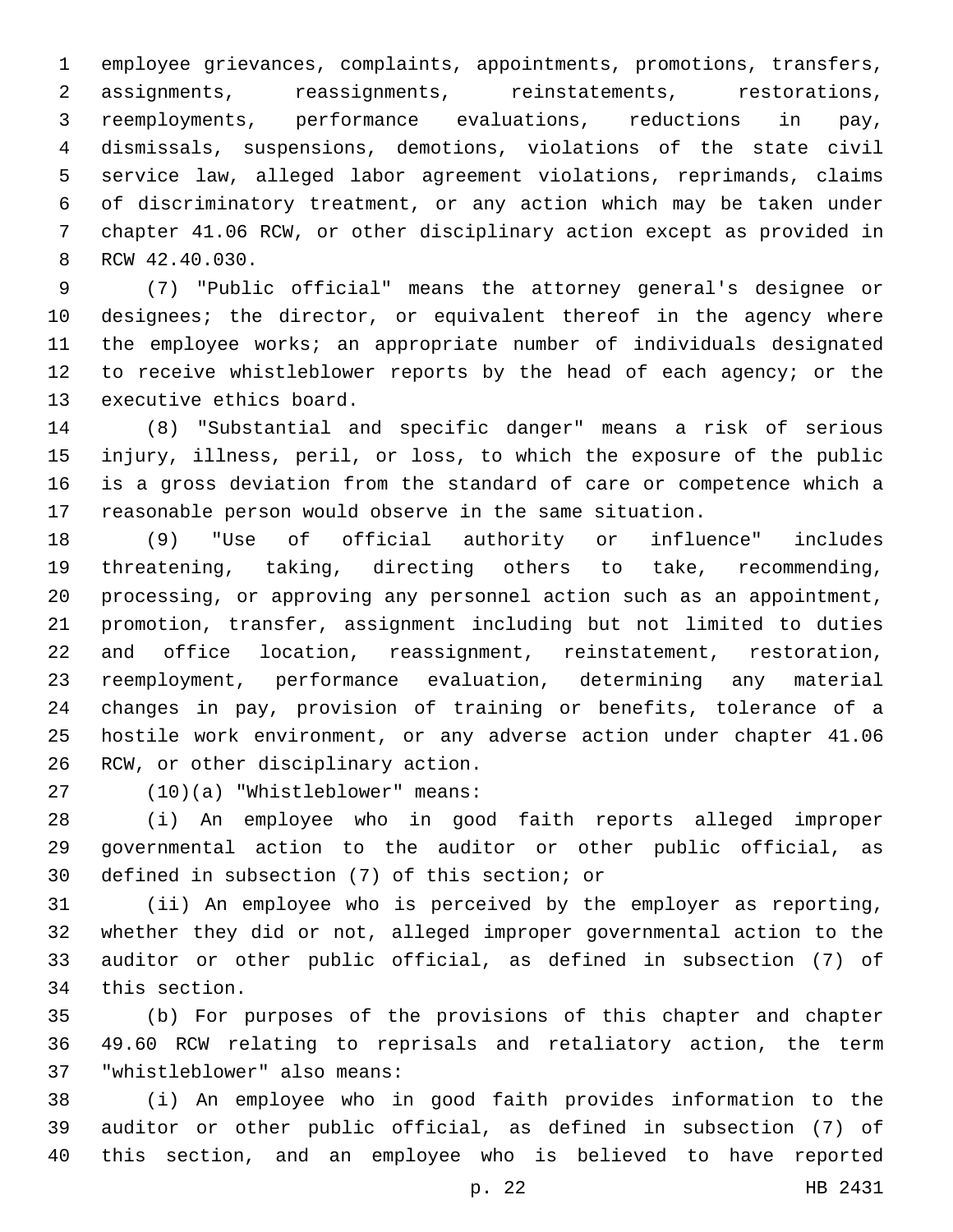asserted improper governmental action to the auditor or other public official, as defined in subsection (7) of this section, or to have provided information to the auditor or other public official, as defined in subsection (7) of this section, but who, in fact, has not reported such action or provided such information; or

 (ii) An employee who in good faith identifies rules warranting review ((or provides information to the rules review committee)), and an employee who is believed to have identified rules warranting 9 review (( $or$  provided information to the rules review committee)), but 10 who, in fact, has not done so.

 **Sec. 14.** RCW 42.40.030 and 2008 c 266 s 3 are each amended to 12 read as follows:

 (1) An employee shall not directly or indirectly use or attempt to use the employee's official authority or influence for the purpose of intimidating, threatening, coercing, commanding, influencing, or attempting to intimidate, threaten, coerce, command, or influence any individual for the purpose of interfering with the right of the individual to: (a) Disclose to the auditor (or representative thereof) or other public official, as defined in RCW 42.40.020, information concerning improper governmental action; or (b) identify 21 rules warranting review ((or provide information to the rules review 22 committee)).

 (2) Nothing in this section authorizes an individual to disclose information otherwise prohibited by law, except to the extent that information is necessary to substantiate the whistleblower complaint, in which case information may be disclosed to the auditor or public official, as defined in RCW 42.40.020, by the whistleblower for the limited purpose of providing information related to the complaint. Any information provided to the auditor or public official under the authority of this subsection may not be further disclosed.

 **Sec. 15.** RCW 43.15.020 and 2017 3rd sp.s. c 6 s 814 are each 32 amended to read as follows:

 The lieutenant governor serves as president of the senate and is responsible for making appointments to, and serving on, the committees and boards as set forth in this section.

 (1) The lieutenant governor serves on the following boards and 37 committees:

(a) Capitol furnishings preservation committee, RCW 27.48.040;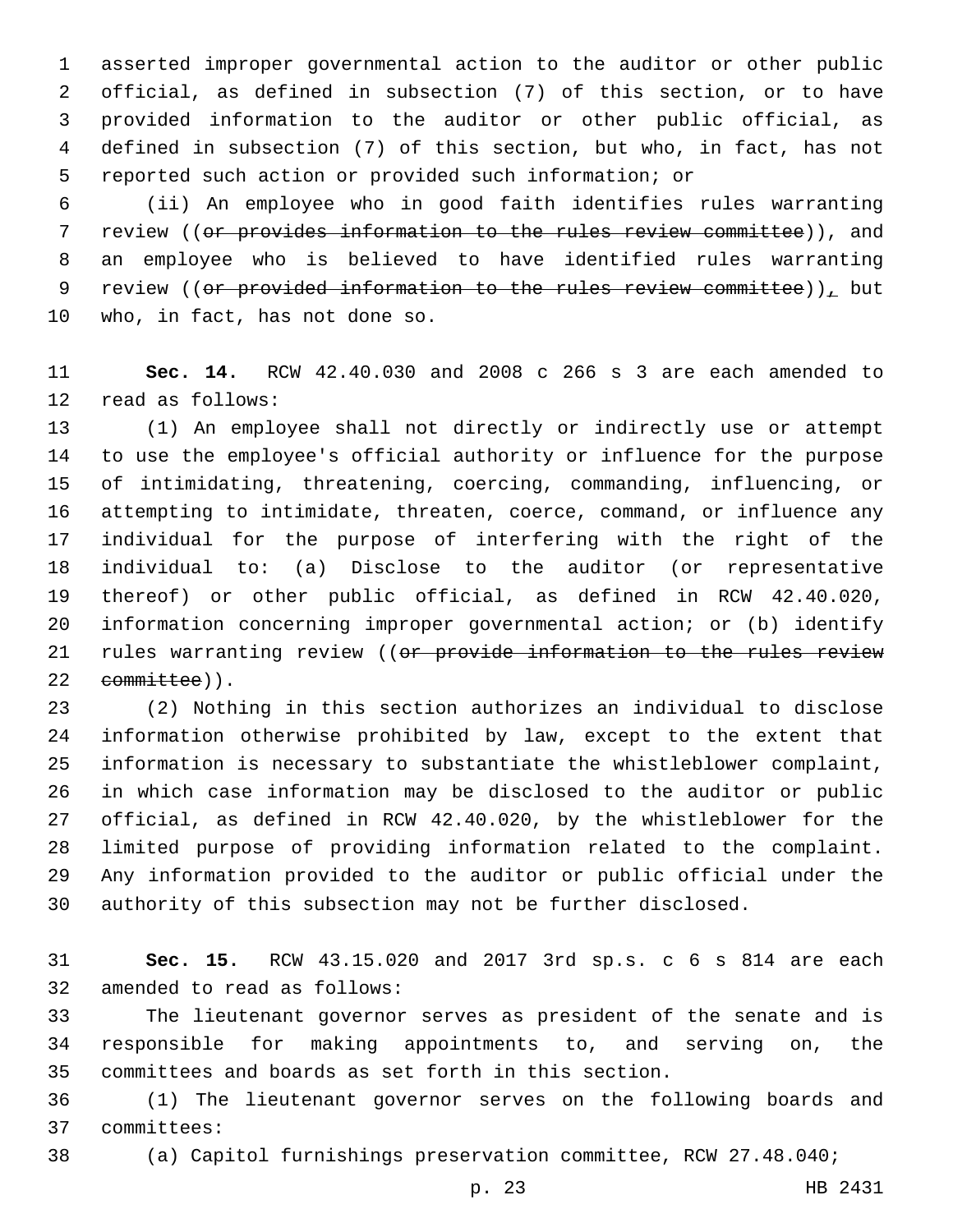1 (b) Washington higher education facilities authority, RCW 2 28B.07.030; 3 (c) Productivity board, also known as the employee involvement 4 and recognition board, RCW 41.60.015; 5 (d) State finance committee, RCW 43.33.010; (e) State capitol committee, RCW 43.34.010;6 7 (f) Washington health care facilities authority, RCW 70.37.030; 8 (g) State medal of merit nominating committee, RCW 1.40.020; 9 (h) Medal of valor committee, RCW 1.60.020; and 10 (i) Association of Washington generals, RCW 43.15.030. 11 (2) The lieutenant governor, and when serving as president of the 12 senate, appoints members to the following boards and committees: 13 (a) Civil legal aid oversight committee, RCW 2.53.010; 14 (b) Office of public defense advisory committee, RCW 2.70.030; 15 (c) Washington state gambling commission, RCW 9.46.040; 16 (d) Sentencing guidelines commission, RCW 9.94A.860; 17 (e) State building code council, RCW 19.27.070; 18 (f) Financial education public-private partnership, RCW 19 28A.300.450; 20 (g) ((Joint administrative rules review committee, RCW 34.05.610; 21 (h))) Capital projects advisory review board, RCW 39.10.220; 22  $((\overline{(+)}))$  (h) Select committee on pension policy, RCW 41.04.276; 23  $((\{\})\)$  (i) Legislative ethics board, RCW 42.52.310; 24 ( $(\overline{\mathsf{R}})$ ) (j) Washington citizens' commission on salaries, RCW 43.03.305;25 26  $((+1))$   $(k)$  Legislative oral history committee, RCW 44.04.325; 27  $((+m))$   $(1)$  State council on aging, RCW 43.20A.685; 28  $((+n))$   $(m)$  State investment board, RCW 43.33A.020;  $29$  (( $\left(\left(\leftarrow\right)+\right)$ ) (n) Capitol campus design advisory committee, RCW 43.34.080;30 31  $((+p))$  (o) Washington state arts commission, RCW 43.46.015;  $32$  ( $(\overline{+q})$ ) (p) PNWER-Net working subgroup under chapter 43.147 RCW; 33 ( $(\frac{f(x)}{f})$  (q) Community economic revitalization board, RCW 34 43.160.030; 35 ( $(\overline{\{a\}})$ ) (r) Washington economic development finance authority, 36 RCW 43.163.020; 37  $((\{\epsilon\})$  (s) Life sciences discovery fund authority, RCW 43.350.020;38 39  $((\{u\}))(t)$  Joint legislative audit and review committee, RCW 44.28.010;40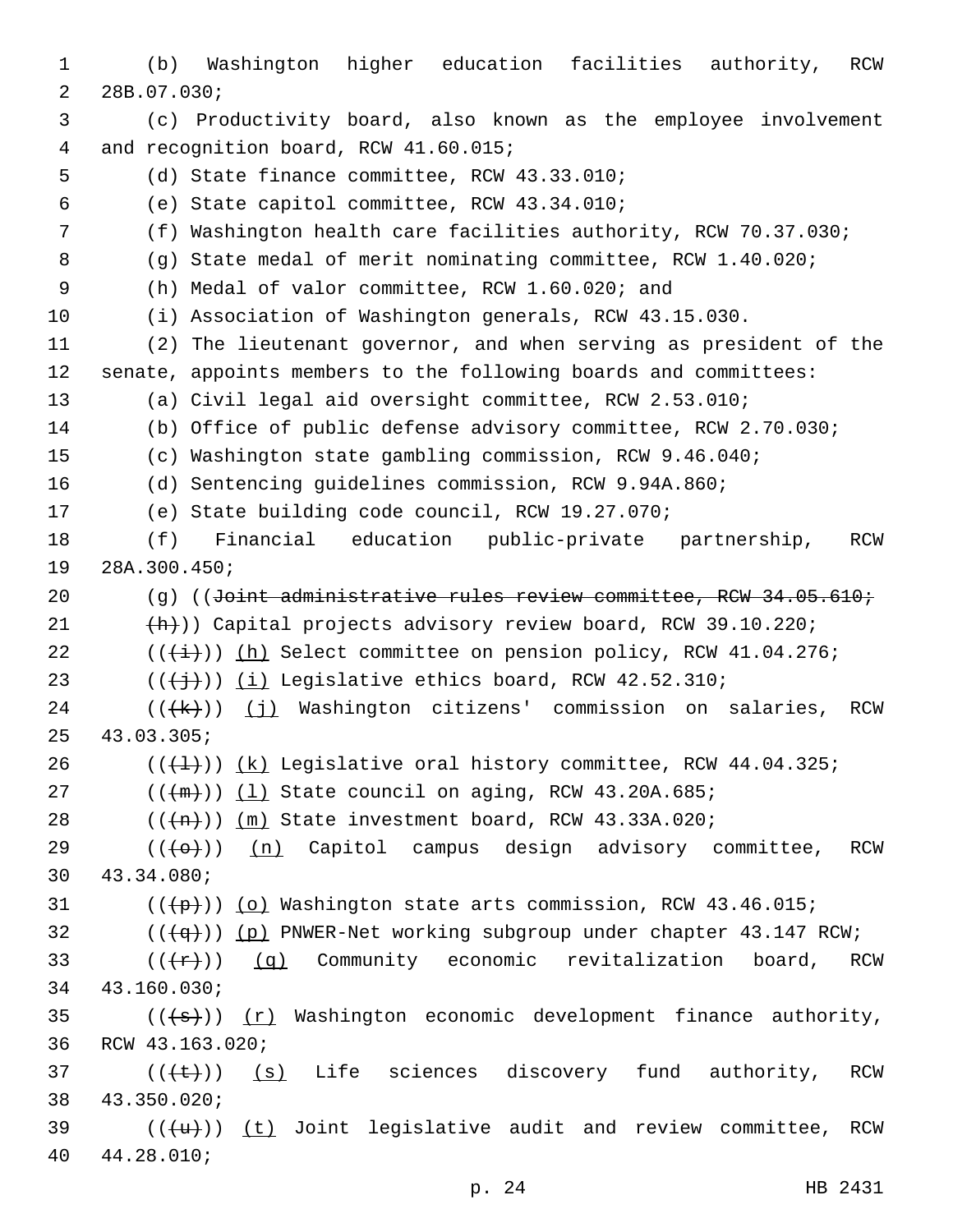$1$   $((\{v\})$   $(u)$  Joint committee on energy supply and energy 2 conservation, RCW 44.39.015;  $3$  (( $\overline{\text{w}}$ )) (v) Legislative evaluation and accountability program committee, RCW 44.48.010;4 5  $((+x))$   $(w)$  Agency council on coordinated transportation, RCW 47.06B.020;6 7  $((\forall y))$  (x) Washington horse racing commission, RCW 67.16.014; 8  $((+z))$   $(y)$  Correctional industries board of directors, RCW 9 72.09.080; 10  $((+aa))$   $(z)$  Joint committee on veterans' and military affairs, 11 RCW 73.04.150; 12 (((b))) (aa) Joint legislative committee on water supply during 13 drought, RCW 90.86.020; 14 (((ee))) (bb) Statute law committee, RCW 1.08.001; and 15 (((+dd))) (cc) Joint legislative oversight committee on trade 16 policy, RCW 44.55.020. 17 **Sec. 16.** RCW 43.180.110 and 1983 c 161 s 11 are each amended to

18 read as follows:

 The commission shall submit the initial policies adopted under RCW 43.180.090 and 43.180.100 to the chief clerk of the house and the secretary of the senate for transmittal to and review by the 22 appropriate standing committees ((and the joint administrative rules 23 <del>review committee</del>)). By January 1, 1984 the commission shall have adopted policies in the form of rules and regulations under chapter 34.05 RCW. Such rules and regulations may only be changed or revised 26 in accordance with chapter 34.05 RCW.

27 NEW SECTION. **Sec. 17.** The following acts or parts of acts are 28 each repealed:

 (1) RCW 34.05.610 (Joint administrative rules review committee— Members—Appointment—Terms—Vacancies) and 2015 2nd sp.s. c 11 s 1, 1998 c 280 s 9, 1996 c 318 s 2, 1988 c 288 s 601, 1983 c 53 s 1, & 32 1981 c 324 s 5;

33 (2) RCW 34.05.620 (Review of proposed rules—Notice) and 1996 c 34 318 s 3, 1994 c 249 s 17, 1988 c 288 s 602, 1987 c 451 s 1, & 1981 c  $35$   $324$  s  $6$ ;

36 (3) RCW 34.05.630 (Review of existing rules—Policy and 37 interpretive statements, etc.—Notice—Hearing) and 1998 c 21 s 1,